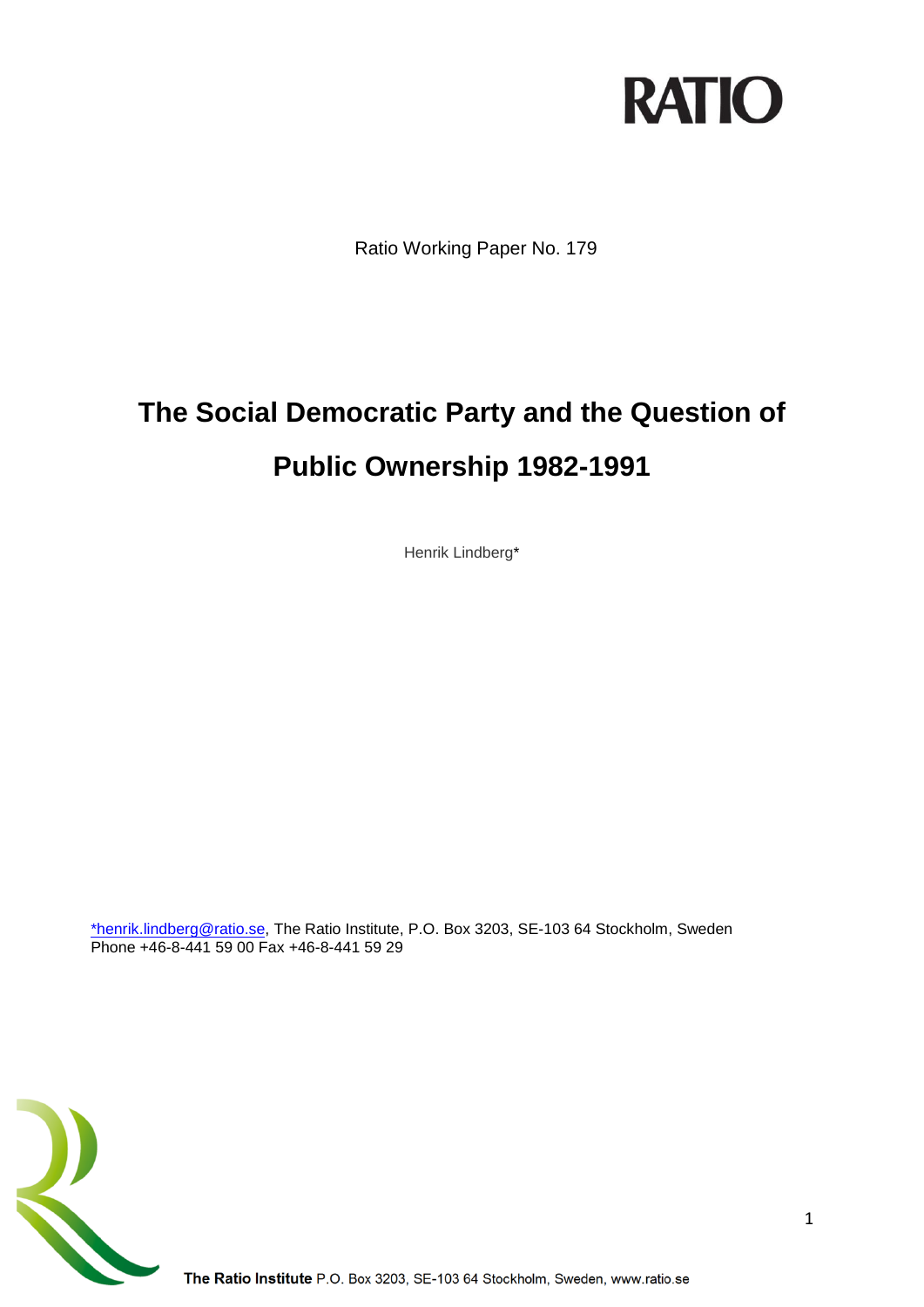#### **Abstract**

The paper studies the shift in managing the state or public enterprises from a perspective of policy learning during the period 1982-1991 in Sweden. There was a significant reversal in the policy around state enterprises sector from 1982 towards a more market oriented business approach. The aim here is to investigate whether this transformation is a case of policy learning. How and where are policies formulated, and which sources are relevant to detect evidence of a possible learning process? If this shift could be described in terms of learning: When, how and why did the elite among the bureaucrats and politicians learn? The results seem to indicate that there is no specific event or paradigmatic shift that happened during the actual mandatory period 1982-1991. It was rather more of a gradual adaptation on the issue of state enterprises, mostly triggered by earlier experiences as well as the last major economic crisis in the 1970s and early 1980s. The actual learning that took place had its sources mainly from within the party.

**Keywords**: Social Democratic Party, public ownership, privatization, state enterprises, policy learning, knowledge.

JEL: L32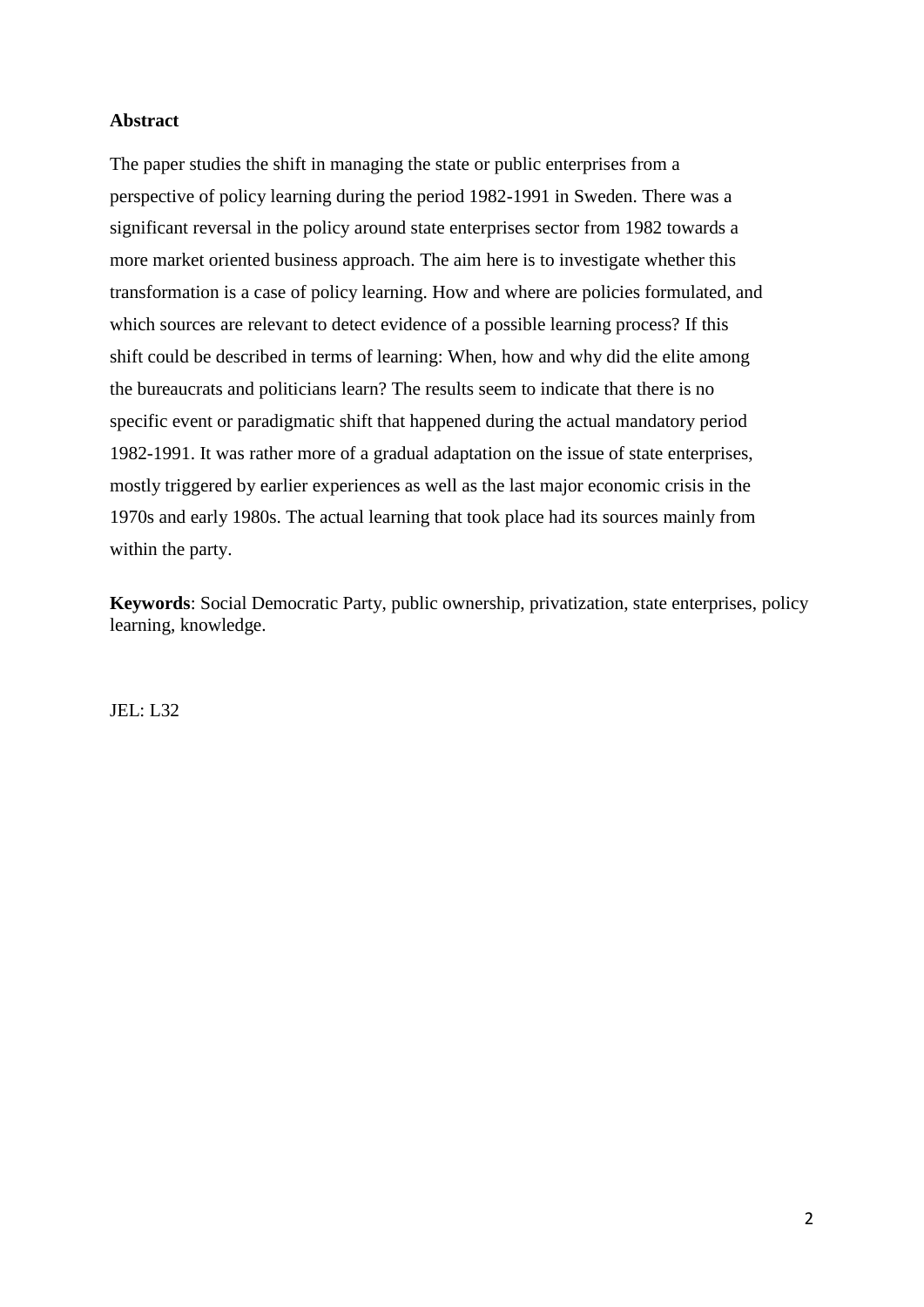## **1. [INTRODUCTION](#page-3-0) 4**

| <b>Policy learning</b>                                   | 5  |
|----------------------------------------------------------|----|
| Purpose of the paper                                     | 6  |
| <b>PUBLIC OWNERSHIP IN SWEDEN</b><br>2.                  | 7  |
| The growth of the public business sector in Sweden       | 9  |
| The public business sector 1982-1991 - a general picture | 10 |
| <b>Dimensions of state enterprises</b>                   | 11 |
| <b>3. THE PARTY ARENA</b>                                | 12 |
| The leading councils and the congress                    | 13 |
| <b>Government and Parliament</b>                         | 15 |
| The Social Democratic party and the unions               | 16 |
| <b>4. THE RESULTS AND THE LEARNING PROCESS</b>           | 18 |
| The driving force behind the learning                    | 18 |
| The character and timing of the policy learning          | 19 |
| Sources of learning and information                      | 20 |
| <b>5. CONCLUSION AND SUMMARY</b>                         | 21 |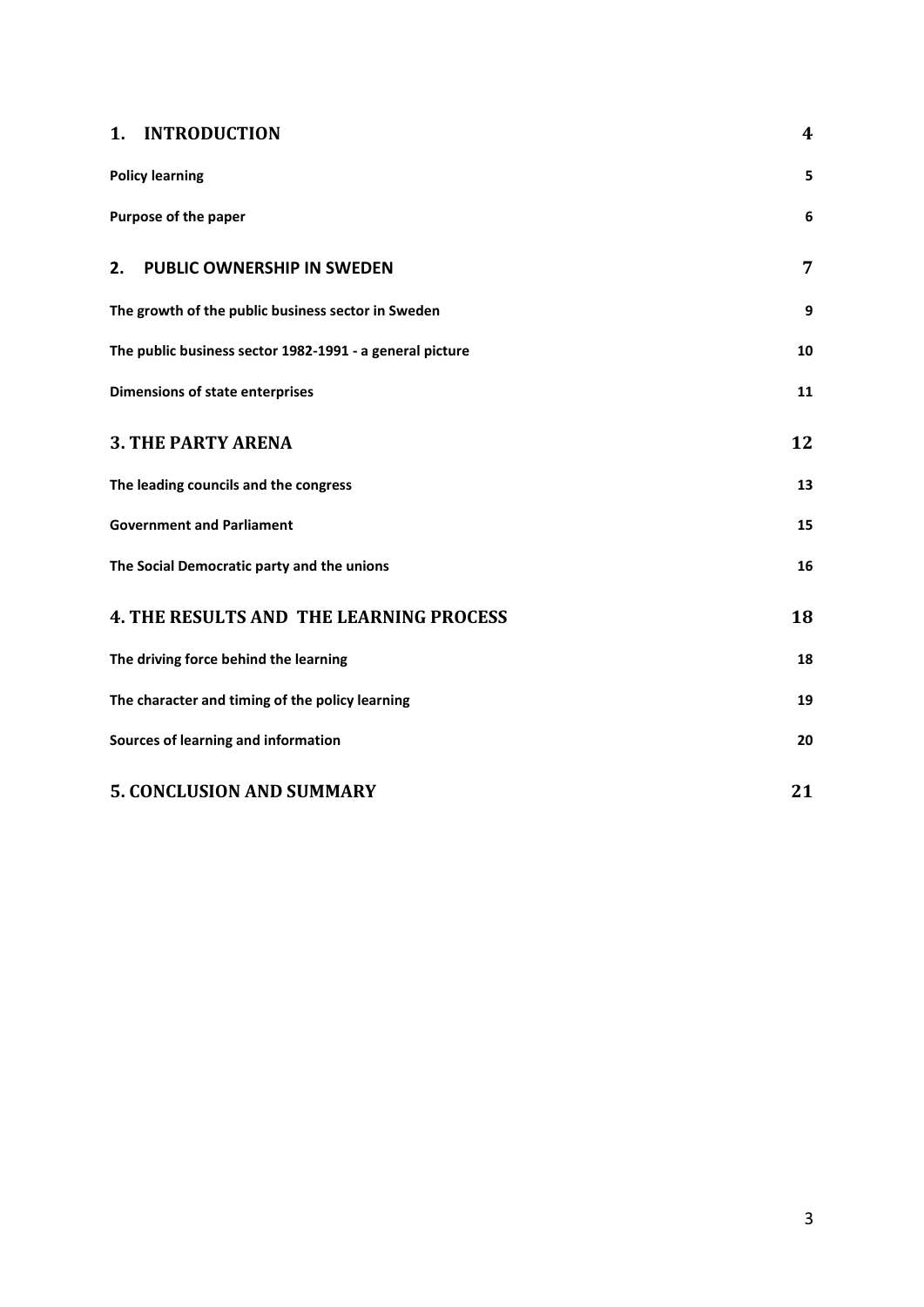# <span id="page-3-0"></span>**1. Introduction**

The issue of state- contra private ownership is in many ways fundamental in most developed industrial countries. The demarcation line between socialist and non-socialist was for a long time decided by the attitude towards public ownership of industries and natural resources and it is still the most salient and direct policy that affect the state vs market balance. (Müller – Wright 1994, Pagoulatos 2005)

Internationally the 1980s became the decade when property rights and in particular the issue of privatization of public sector and state enterprise was put on the political agenda. If the previous decades had focused upon socializing private business and what forms of state intervention and state takeover could and would take, the 1980s constituted a renaissance for ideas about private ownership. The World Bank (1995) showed that the global share of value added by state enterprises fell from 9 to 6 percent in the period 1978-1991.

The process thus started in the late 1970s, after a couple of decades characterized by relatively interventionist patterns of economic policy making. Then most industrialized market economies began privatizing public businesses. The example often mentioned is the conservative Thatcher-government in Great Britain from 1979 and onwards, and this policy spread across countries and continents to become a distinguishing feature of modern capitalism. (Bortoletti, Fantini and Siniscalco 2001, Boix 1997) Conceptually there was also a fundamental shift towards a more market-oriented approach in which ownership was discussed on the basis of ideas about 'natural rights'. But also on the basis of a connection between private ownership and values like democracy or outcomes like growth and prosperity. (Pipes 1999, Berggren – Karlson 2005, Lundqvist 1991)

The Social Democrats in Sweden has historically had a split and multi-faceted relationship to public ownership. One the one hand their party program and socialist ideology has leaned towards an expanding public enterprise sector, but on the other hand the party has since the democratization of Sweden clearly rejected a revolutionary restructuring of the ownership of business. Instead, the welfare state has been the road to socialism for the Swedish Social Democrats. The ideas of socializing major companies or industries in the economy has sometimes been defused and sometimes put in the center. However, in the late 1960s and 1970s the ideological stream in the party and actual proposals from the party drifted towards a more state socialist stance (Lewin 1967, Bergström – Misgeld – Åmark 1989, Tilton 1990, Östberg 2008).

Earlier research, at OECD-level, indicates that the privatization process shows a pattern with a marked difference between Social Democratic and conservative governments in this process – conservatives privatized while social democrats opted for status quo. (Boix 1997) It is therefore relevant to study the Social Democrats in the eighties and early nineties, the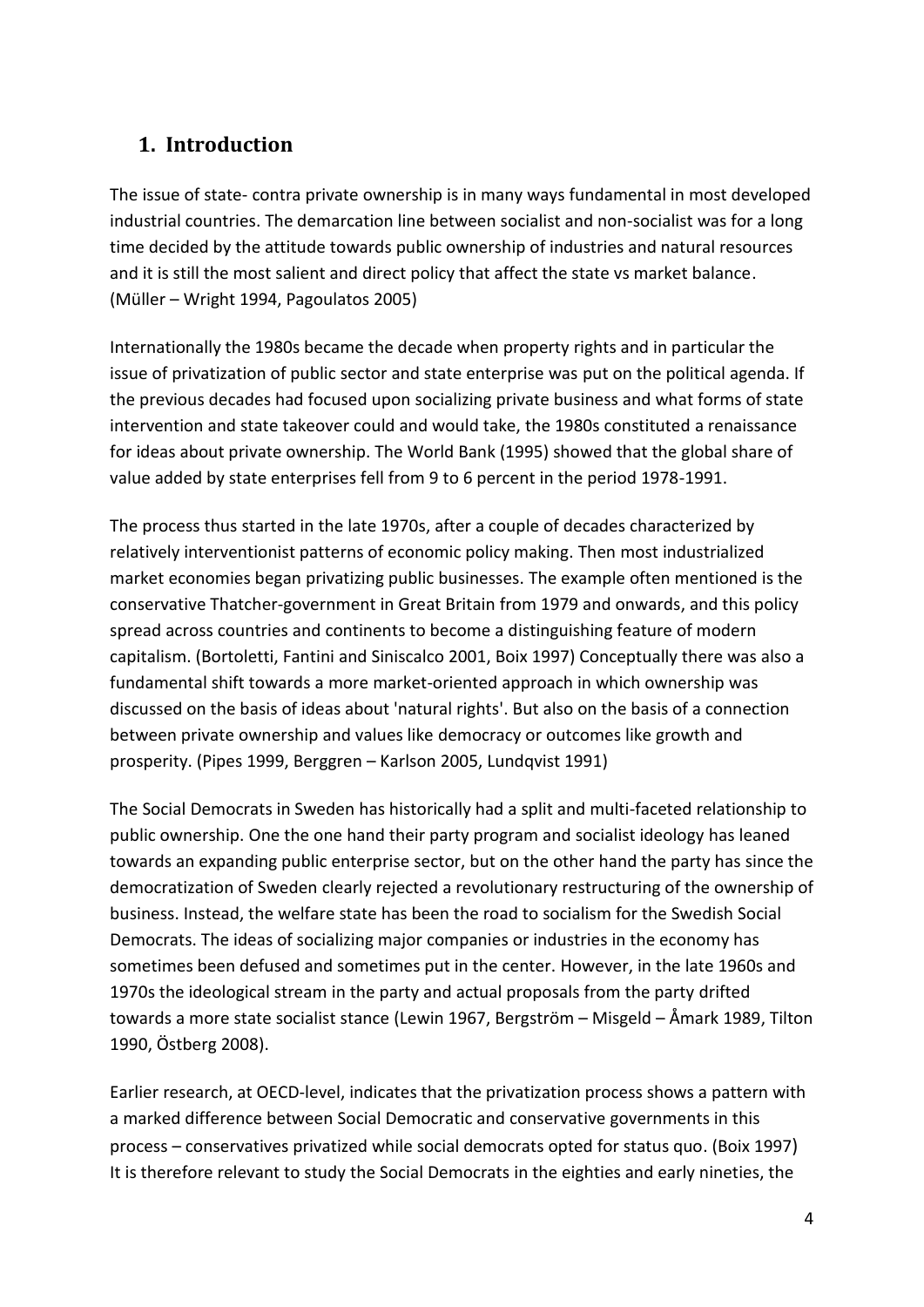government party at that time, and its stand on issues of private and public ownership when the ideological climate turned towards a more positive stance on private ownership.

The central question for this sub-study within the project "Economic-policy learning: deregulation and the Swedish Social Democracy 1982-1991" is therefore how to explain the changing positions of the party concerning public ownership of enterprises during these three mandatory periods 1982-1991. We already know that the late 1980s and early 1990s was a period of transformation for the public business sector in the direction towards market orientation. Was it also a process of policy learning that took place during the period? And in that case, when, how and why did the Social Democrat party and the top politicians learn?

# **Policy learning**

<span id="page-4-0"></span>Learning takes place when new evidence or facts changes our beliefs. One can learn directly from one's own experiences or vicariously from other´s experiences. Economic policy learning can be defined as the process by which an actor, individual or organization, change their behavior in response to new information or new experiences. Learning thus implies that the individuals or groups act on new information or new experiences and that this leads to a new political view and standpoint. In short: change of behavior and change of measures. However, not all change of behavior is a result of learning, only in such cases when new knowledge and new conceptions is the basis for the standpoint. (Dobbin – Simmons – Garrett 2007, Jonung 1999, Bennett – Howlett 1992)

To identify whether a learning process took place which changed the position, a few criteria must be met. First of all, some changes in positions must have taken place in the current issue at hand. Secondly, the new standpoints or positions must at least to some extent be based on new arguments. Finally, new basis for the changed positions must be present such as new sources of information or a more fundamental reassessment of old decision-making.

The literature on policy learning has identified a couple of aspects that relate to the process of learning among politicians and economists. A) The driving force behind the learning. B) The timing and character of the learning. C) The sources of learning. The fundamental idea of this paper is that the policy change that took place and has already been described by other authors should be analyzed with the glasses of policy learning. It involved both actual policymakers and experts that helped to facilitate with official reports and research.

We have already noted that the liberalization and privatization of state enterprises followed a major trend, a diffusion or policy spread across countries. Different explanations of this phenomenon have been tested such as constructivism, coercion, competition and learning theories. So, the explanation of policy diffusion is therefore not necessarily learning, it is merely one of many with fundamentally different underlying mechanisms. This is not the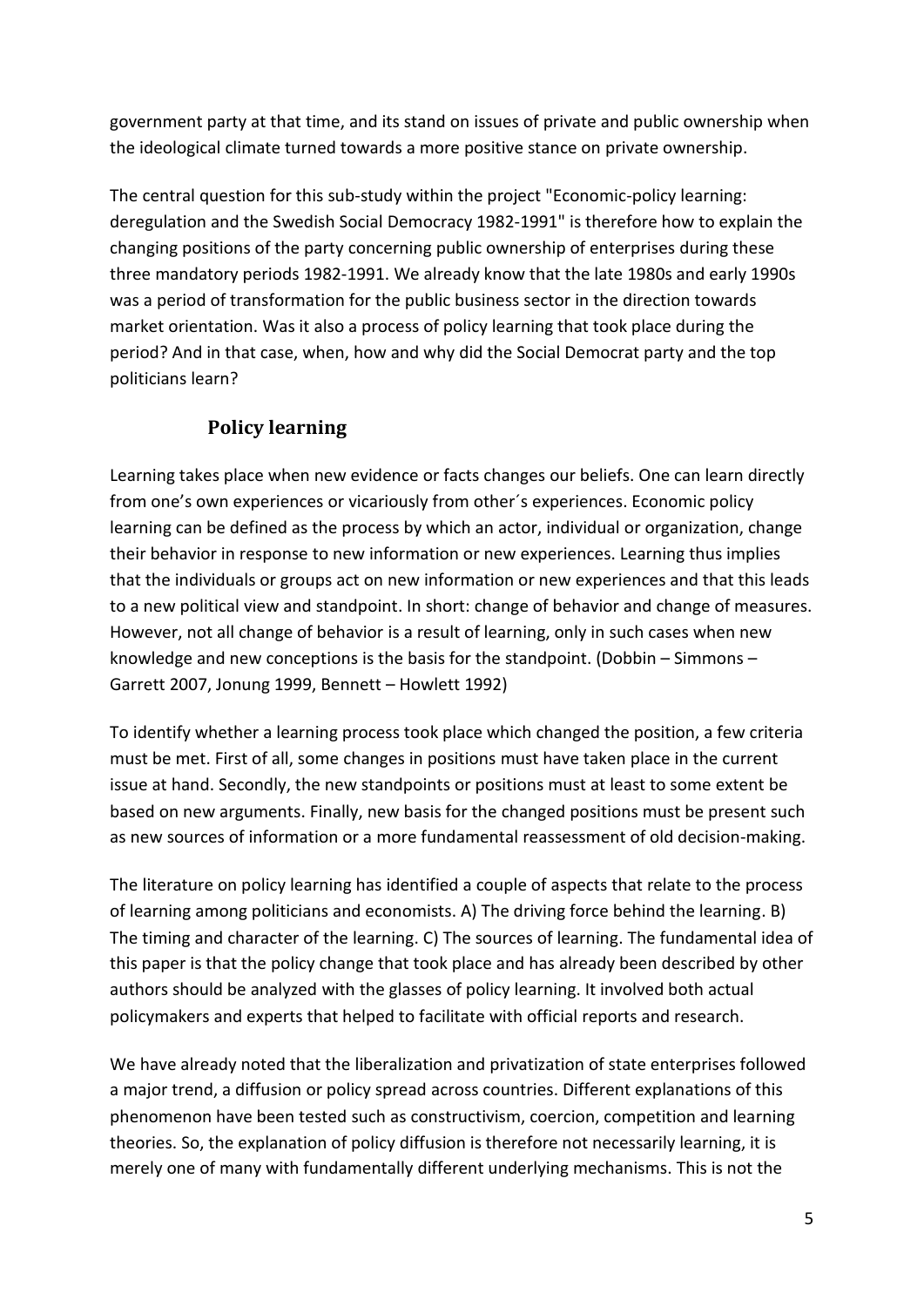place to delve deeper in the alternative explanations. The learning theorists however, which is our focus, trace changes in policy to changes in ideas. The roots of the theory are psychological, and the fundamental question is how policy makers draw lessons from the experiences of other countries. Policy-makers may also draw wrong lessons from time to time, but since this theory implies a kind a cost-benefit analyses the overarching theme is that policymakers learn to pursue more efficient policies. (Dobbin – Simmons – Garrett 2007)

## **Purpose of the paper**

**.** 

<span id="page-5-0"></span>The study of public enterprise ownership and the Social Democrats during the period 1982- 1991 is a study of learning for a political party at the elite level. The Social Democrats had a period of long and almost uninterrupted possession of power since the 1930s, and therefore a special position in Swedish politics. Between 1982 and 1991 the Social Democrats governed Sweden from a minority position, but with a majority within reach if only one other party, regardless which, supported them.<sup>1</sup>

As we will see later on, previous research shows that there was a fundamental reversal in the policy concerning the state enterprise sector from 1982 and onwards in the direction towards a market oriented business approach with possible privatizations in sight. However, the explanations behind this policy shift are not well understood or investigated. The clue in this paper is whether this transformation could, or rather should be understood in terms of policy learning. How and where are policies formulated, and which sources are relevant to detect evidence of a possible learning process? What part of the Social Democratic party is most influential in shaping policy? What role do interest groups such as LO, whose chairman has always had the seat of the Executive Committee, play for policy formulation? And what role is played by researchers and investigators that provided official reports and basic data for the decision-makers?

In this study of learning inside the Social Democratic party, the three above-mentioned bodies are to be examined: Party Congress, National Board and Executive Committee (VU).<sup>2</sup> The material used for the study of the Social Democratic Party are documents of the national board, the executive committee and congress congresses in 1981, 1984, 1987 and 1990. The VU has thus greater powers in practice than what is stipulated by the party rules. The National Board is a large group while the Executive Committee is a small body with only nine members. The executive committee has representatives from various interest groups and

 $^1$  The other parties in Parliament at that period, 1982-1991, were in descending order: The Conservative Party (m), The Liberal Party (fp), The Centre Party (c), The Communist Party (vpk) and the single mandatory period 1988-91, The Green Party (mp).

 $2$  The congress is the supreme decision-making body of the party. The National Board (PS) is the supreme decision-making body of the party when congress is not assembled and it is then responsible for the management of the activities of the party. The Executive Committee (VU) of the national board is also elected by the congress.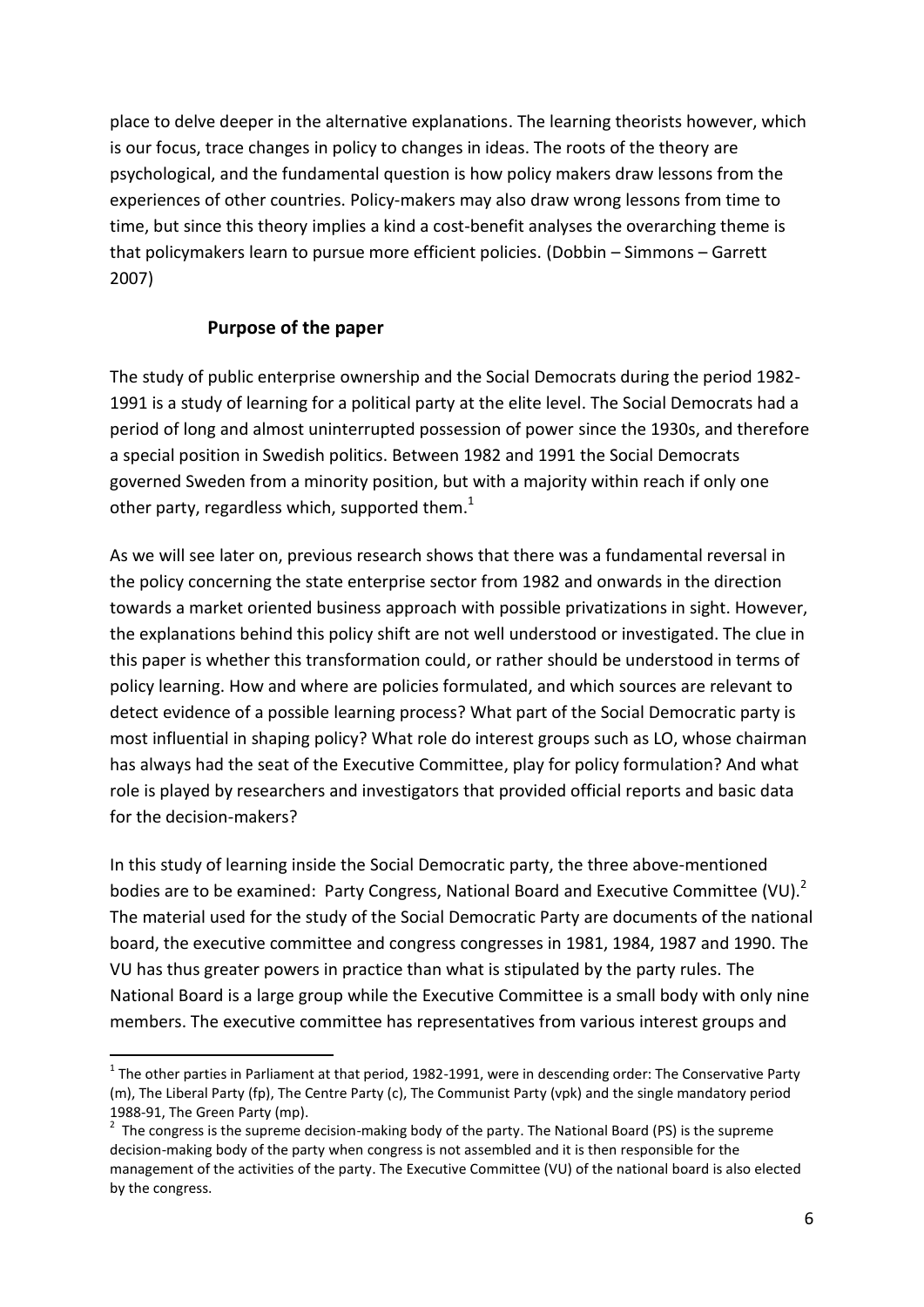regions, while VU almost invariably consists of SAP's most powerful representatives. (Socialdemokraterna 2001)

In addition to the party congress, these two bodies are the power centers and here discussions concerning broad policy areas take place among in the party elite. By studying these groups I will hopefully catch the party's internal decision-making and the possible occurrence of learning. The minutes of the Executive Committee, and National Board is appropriate to use for two reasons: first, it is a contemporary material, a documentation of what was said when it was said, and are thus not sensitive to subsequent reconstructions of the event. Furthermore: it is an authentic material in the sense that it documents the actual political conduct and the internal political process out of sight from the media. The documents are not open to be examined until 20 years has passed, and that is  $-$  in this context – almost an advantage because it allows greater freedom for the members of the National Board and the Executive Committee to discuss in confidence.

This material must be supplemented by other sources to capture an understanding behind the Social Democrats' statements on the issue of ownership of public enterprises. Political parties have several different arenas where the political process takes place. When examining the party at the elite level: ie. what positions they take, in addition to internal party material there is also the parliamentary arena.

There is also an extensive documentation, not from the Government and MPs discussions but from the bills and government bills that are likely to reflect a change of views and arguments. Concerning ownership of public enterprises the Parliament and Government handled different issues. Parliament decides on matters of investment, the basic organization, (public corporations vs limited companies) and the Government decides about the appointment of directors, it determines the plant operating budget, and the fares for public utilities. (Berg 1999, 50-51)

Finally some interviews have taken place with some of the politicians and bureaucrats that were in charge of these issues between 1982 and 1991. In total six semi-structured interviews have been performed with bureaucrats and formerly active politicians inside the Social Democratic party, but unfortunately some of the most influential politicians have not been able or willing to participate.

# <span id="page-6-0"></span>**2. Public ownership in Sweden**

The state is a large owner in Sweden. Despite a series of sell-offs performed by various governments since the 1980s, The Ministry of Enterprise had 54 full or part-owned companies to manage in 2008. (Jordahl 2008) One of the  $20<sup>th</sup>$  century's biggest and most important economic changes is the emergence of a public sector outside the domains of the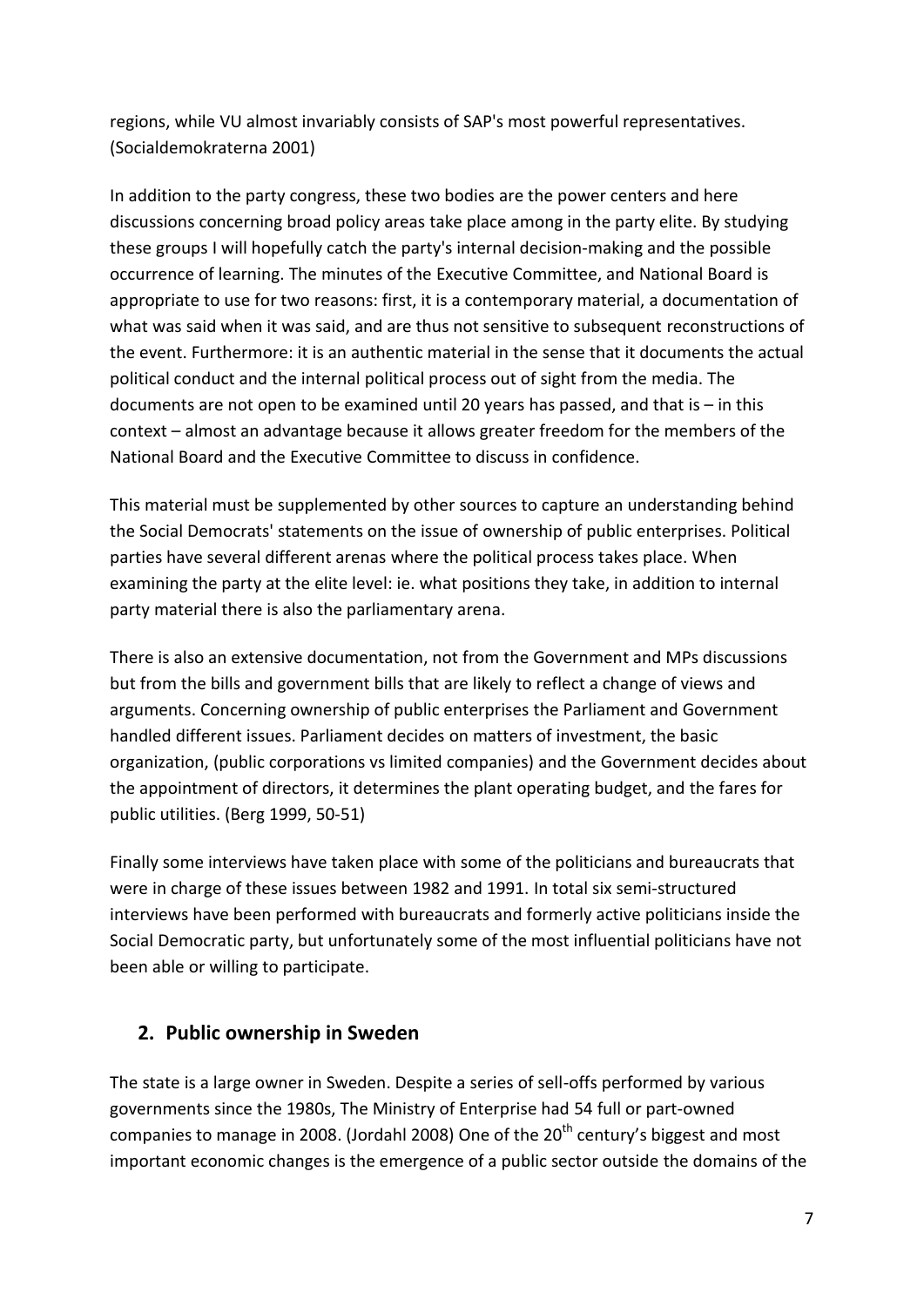night watchman state. An important part of the public sector is the public enterprise sector (or public business sector) which also is the subject of this study. State ownership is the often used term here to describe ownership or control of industries or enterprises by the state. In this paper the municipal or regional level is not covered, only the national state owned enterprises

Svensson (2001) and others with him has stressed that the central role of the state in Sweden is a fact on many fields of Swedish politics. And this is also applicable for the public enterprise sector. The type of state ownership has shifted over time. Sweden has its public utilities, dating from 1600's Post Office Agency, which had a more independent position than other parts of the civil service. These were however similar to government agencies in general in that they were not independent legal persons. From the mid-1800s the expansion in infrastructure gave a larger responsibility for government agencies and a growing sphere of state enterprises. In addition to this involvement in infrastructure, such as railways, post and telecommunications, the elements of state enterprises were rather moderate in Sweden. Some exceptions were partnership in the mining company LKAB, and the Tobacco Company (1914), but its involvement in the industry was otherwise very limited. In 1911 the special type of organization called public enterprises took place and that was a mixture of companies owned by the state and ordinary public authorities. (Berg 1999, Kaijser 1994)

Step by step the public sector enterprises increased in numbers and amount from the 1930s with both industrial production (NJA and Assi) as well as other activities (eg, the gaming company Tipstjänst and the Swedish Alcohol Retailing Monopoly. One area where public companies appeared during the 1930s, was to support certain industries such as the Swedish Grain Ltd to manage agricultural regulations and Industrial Credit, which would provide the industry with credits. Contingency Recital made the public enterprise sector expand dramatically during World War II. Significant nationalization after World War II, as happened in Britain, France and Austria, was however never implemented in Sweden. The intense debate around the Parliamentary election 1948 disarmed this question and the Social Democrats did not try to realize their radical program fully. (Lewin 1967)

During the late 1960s there was more debate and activity in the issues of public ownership, and the role of the state increased. Several of the state enterprises, in particular in the mining, steel, forestry, and petrochemical industries also subsumed in the group Statsföretag in 1970. During the 1970s the industrial crisis increased state ownership in Sweden, as in many other countries, when the state took over a number of troubled or even bankrupt companies in the textiles, iron and steel, shipbuilding and forestry. The public enterprise sector did probably reach its maximum size measured in percentage of total employment, towards the end of the 1970s. (Hägg 1993, Waara 1980, Henning 1974)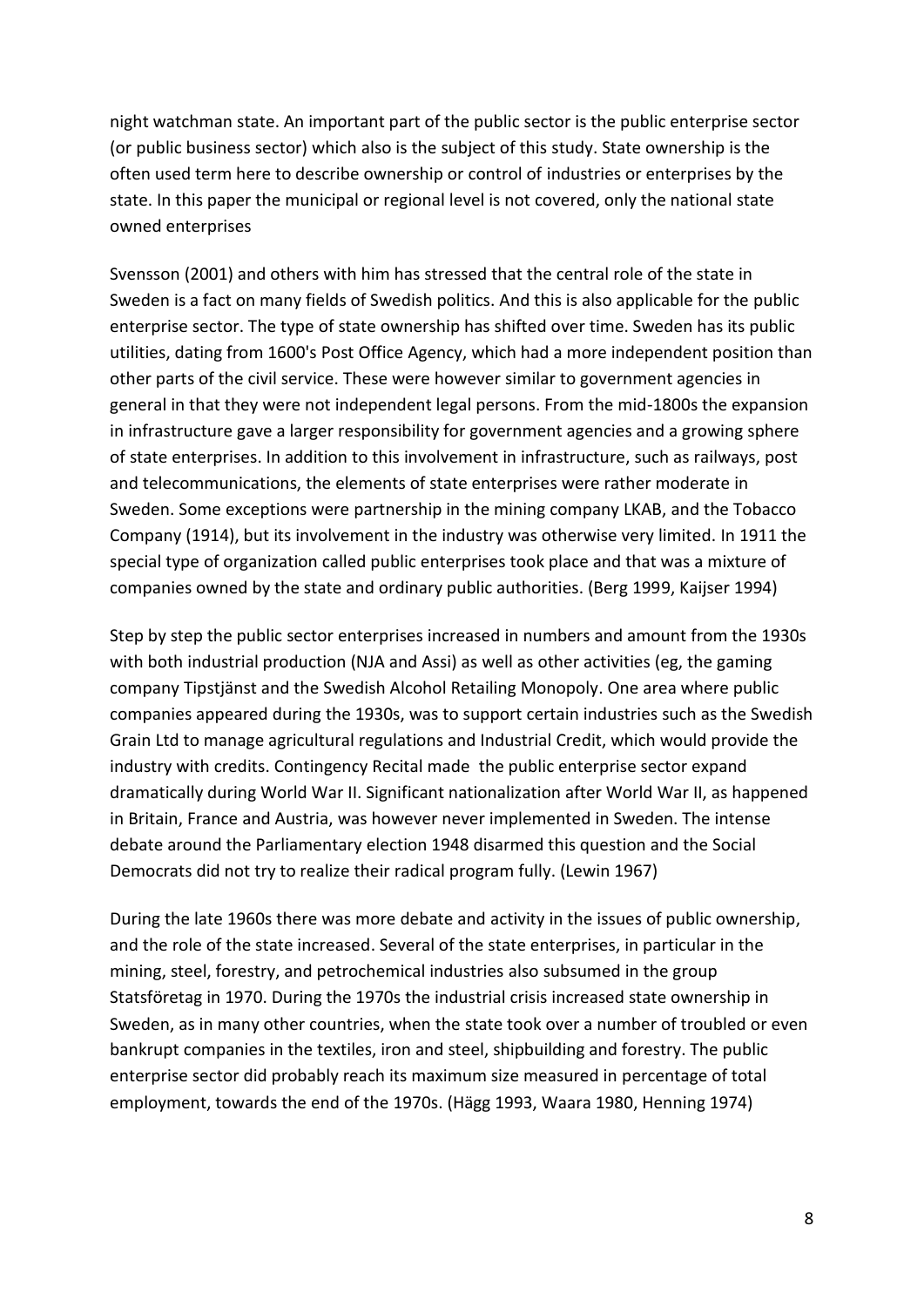## **The growth of the public business sector in Sweden**

<span id="page-8-0"></span>Several explanations behind the public enterprise sector growth have been tested. Megginson (2005) argues that government interference in the economy increased as a result of the massive popularity of socialism, central planning and economic planning after the Second World War. Some countries in southern Europe therefore embraced state ownership while countries like Sweden, Netherlands and Germany more opted for greater regulation. During the three decades after 1945 state ownership therefore expanded in non-communist Europe when the different governments tried to control the key sectors of the economy such as infrastructure and industries related to defense purposes. In the 1970s the growth of failing firm nationalizations as well as ideologically motivated nationalizations made state ownership reach its heights.

Specifically for Sweden Waara (1980) indicates that the emergence and growth of the public enterprise sector had obvious similarities to other industrialized countries. The structure of government business is roughly the same as internationally where the infrastructure, socalled "natural monopolies", basic industries and capital-intensive industries have been nationalized as in most of the market economies in (western) Europe. Other driving forces may have been economic crises and periods of war that may have contributed to the public sector enterprise expansion.

Henning (1974) argues that ideological motives played a large role in Sweden. The Social Democrats had some hopes that the public sector companies would be useful in order to enhance the structural transformation in Sweden, hopes that to some extent built on the party's socialist ideology. Such motives were to a large extent the preamble to takeovers and government start-ups of 1968 and the subsequent "industrial policy offensive". From 1967 and onwards the party was more and more active in questions of Industrial policy and the state enterprise sector came to be perceived as an important economic policy instrument. Schäfer (1984) remarks that the state enterprise sector did not play a major role in the public debate on Industrial policy for the Social Democrats between 1967 and 1976. But the ambitions for the new holding company State Enterprises (Statsföretag) was, as Benner (1997) notes, high as regards to both stabilizing employment and promoting dynamism in the economy. In reality State Enterprises did not turn into a forward-oriented company in high-tech sectors, but instead more an administrator of state owned companies and a regulator of employment and regional development.

During the industrial crisis of the 1970s and early 1980's Sweden was ruled by non-socialist governments in different configurations. All through those two mandatory periods there was extensive nationalization of industries in more or less acute financial crises. The three major engagements were the steel producing SSAB, the textile and clothing company Eiser and the shipbuilding Swedish Varv AB. (Ds 1989:23, Prop 82/83: 68) Not that these governments were ideologically in favour of more state enterprises, but the crisis became, in the political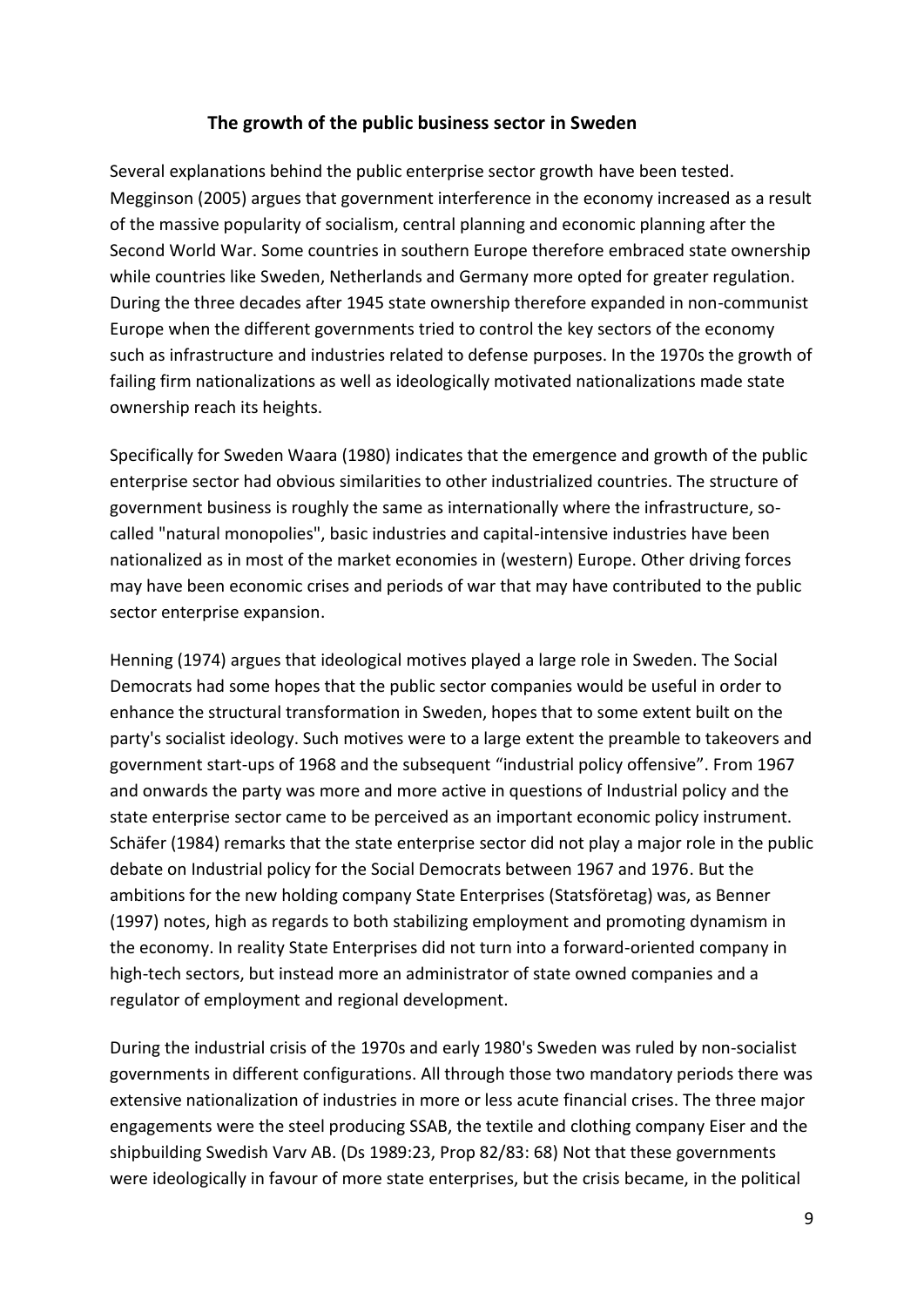and societal context, a trigger for nationalizations. If anything, the Social Democrats at this time opted and argued for even more state intervention in the private business sector and even further nationalizations of companies in crisis. (Lindberg 2002) In opposition, SAP also argued for using the state companies or public enterprises offensively and in a motion to Parliament (1981/82:1488 p. 16) this sector should be used as an "active instrument in growth policy" "to influence the structural development of sectors" – roughly the same argument as during the industrial policy offensive in the late 1960s.

#### **The public business sector 1982-1991 - a general picture**

<span id="page-9-0"></span>What do we know about ownership policy in the period 1982-1991 when the Social Democrats governed? What kind of change took place? Previous research in this area has clearly established that the ownership policy towards the public enterprises changed sharply between 1982 and 1991. (Berg 1999) This was one of the fields in which Sweden was reformed significantly and as with other economic policy reforms that took place the direction was more market-oriented. (Bergh 2007).

SNS, Center for Business and Society, had a research project in the early 1990s on the state as owner of large companies. A number of companies (Assi, Celsius, Procordia, Nordbanken and SSAB) The special studies concluded that there was a gradual shift from political to economic governance, which meant that they upgraded the business goals such as profitability, and gave a lower priority societal goals. The aim of this policy was to give the public enterprises chances to strengthen their positions on markets where they were exposed to competition and give the boards more freedom to invest and use their resources by clarifying some rules.

According to their results, the case studies of the state owned enterprises shows that the politicized role that was undertaken in the late 1960s only became a parenthesis in the long run. Since 1983 the state has more and more developed from being an active owner with political ambitions to a more business oriented view with profitability as the main goal. Thereby the idea to let state enterprises run regional and employment policies has been abandoned. (Anell et al 1992)

Benner (1997) mentions that the attitude towards the public companies changed during the period since prominent social democratic politicians questioned their importance and the structure as well as the role of these enterprises were therefore shifted. The intention seems to have been a removal of public companies from being used in public policy. This element of de-politicication was brought about with the reconstruction of public enterprises in 1983 and semi-privatizations in 1987 and 1990.

Political scientist Anders Berg (1999) studied the state control and ownership of public enterprises in two different ways between 1976 and 1994: *The business approach* when public enterprises should function as private companies and the *social-political approach* when public enterprise activities were viewed as fundamentally different due to its public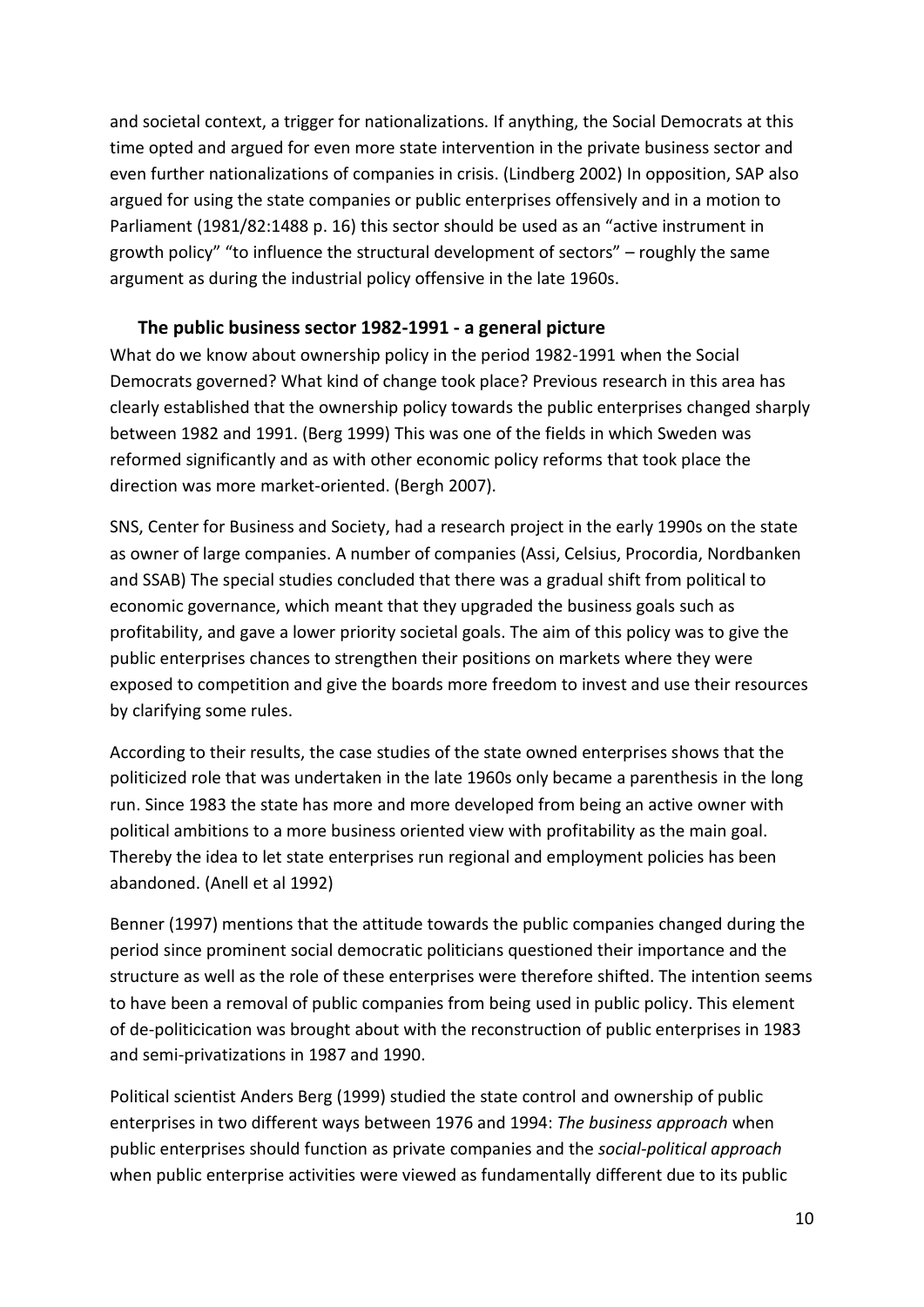service character. He showed that the autonomy of public utilities have gradually become more important, former monopolies have opened up to competition and the regulating parts have been transferred to other organization or authorities s. Most parliamentary parties, including the Social Democrats, also seemed to shift from the socio-political approach to the business approach.

Sweden was not the only country that went in this direction. Internationally, there were also a couple of countries that turned their policies around in order to favor private ownership in the 1980s. The most notable and well-known examples are probably the privatization launch in the UK and the USA by Margaret Thatcher and Ronald Reagan. Deregulation and privatization of former state property and state-owned enterprises was therefore also an important part broad international market liberal turn of the 1980's.

Thiemeyer (1986) summarized the scientific debate about the concept of privatization in Europe by showing that the development in the 1980s, mainly in Europe, contained more dimensions than the "clean" selling off of formerly state-owned property. And we also know from Boix (1997) that Social Democratic parties had a more reluctant view on sell outs whereas Conservative governments were more active in that area. According to Ds 1989:23 Thiemeyers findings were in line with the transition that occurred among Swedish stateowned enterprises during the 1980s. His point was that the concept privatization was used with a multitude of meanings, from the more obvious transfer of property rights to a transformation of the aim of the enterprise. According to Lundqvist (1991:211) the word privatization essentially means a transfer of power from public to private sector. He defines privatization as "decisions and actions taken and made by democratically accountable actors and agencies in the public sector with the intention to transfer something that has been under public responsibility, or possession away from this sector and over to the private ".

Some researchers emphasize the actual ownership of companies whereby privatization means that the state leaves more than half of the votes to private owners. (Newbery 2006:4) Others rather emphasize that privatization is a process whereby power, concessionaire and regulatory control moves to the private sphere through the active transmission of the politicians. Lundqvist (1991) identifies the production, financing and regulation may be that the three main dimensions of private and public. Thus, privatization can lead to a wide range of variations if one also considers that responsibilities within a dimension can be shared between public and private actors.

#### **Dimensions of state enterprises**

<span id="page-10-0"></span>In this study, a total of five different dimensions of state enterprise are to be examined: ownership, enterprise form, goals, market type, and governance. The dimensions are related to those used by Berg (1999) but are not completely overlapping, as Berg therefore examined the mechanisms of market orientation, a similar but not synonymous concepts. The poles are *private* contra *state* as seen from Figure 1. It is also worth noting also that the five dimensions are to some extent hierarchical.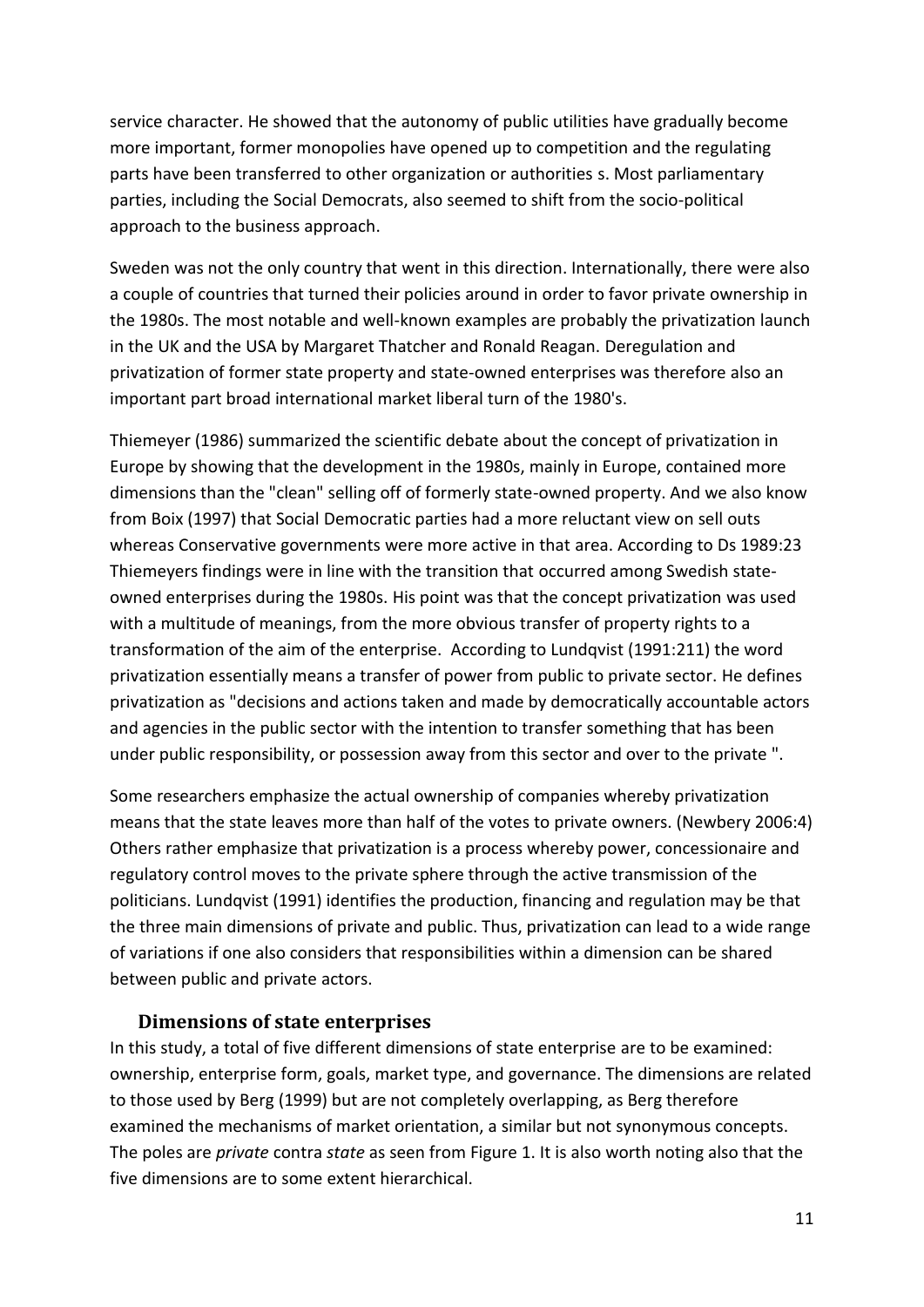The ultimate form of privatization is a change of ownership concerning who is the owner of company in question. The dimension enterprise form is connected to an enterprise that is still wholly or partially in state hands. The purpose of the state enterprise has two poles with the purely business or purely societal goals at the opposite ends of the scale. The dimension market form is about how much competition should be allowed at the market the state enterprise is acting upon. Finally, we have the more amorphous dimension control / autonomy which denotes the maneuver company or organization involved has in terms of pricing, investment decisions and financial transactions and other board discretion.





# <span id="page-11-0"></span>**3. The party arena**

How do you identify a party line concerning a political issue such as the public business sector? Is the party line what you actually aim for and therefore decide at party congresses or write in a party program – or is it rather what you actually do in government or voting pattern in parliament? In this paper I have followed the party line and the changes that may have taken place through a number of boards and arenas where a policy change might be able to trace. Since the Social Democratic party was in government I will separate the arenas in two: Party and parliamentary. The party arena then consists of the Congress, National Board (PS) and Executive Committee (VU). The parliamentary arena consists of propositions from government and party motions.

Several sources or arenas are therefore investigated to find evidence in these matters. Firstly we have internal documents from the Congress, the National Board (PS) and the Executive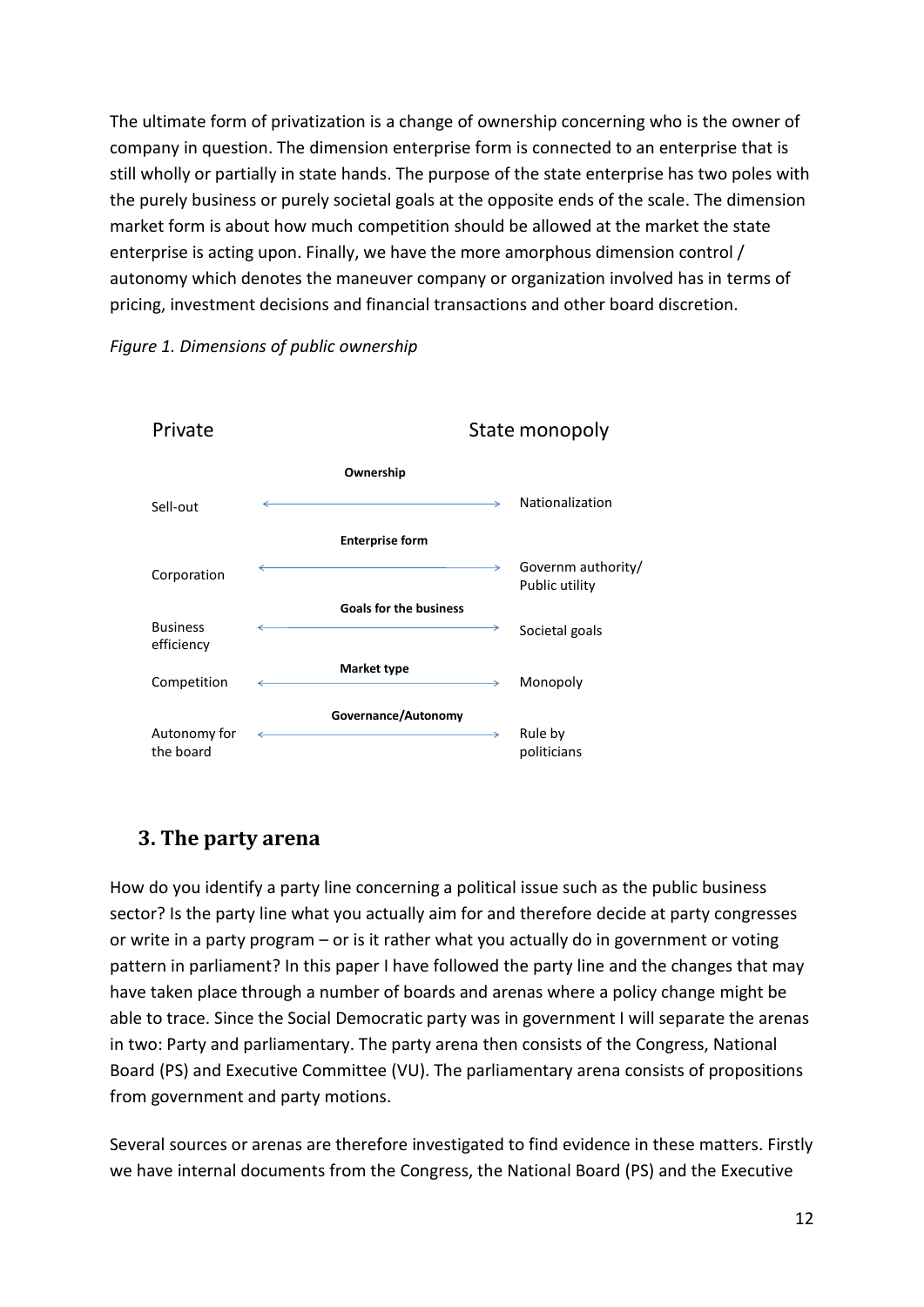Committee (VU), and documentation from the parliamentary arena in the form of proposals and initiatives in this area. This material accounts, the two arenas that first results are reported separately, after which a comparison to be made.

The summaries in Figure 2-4 gives an overview of the issues raised in these organs; PS, VU, Congress, Government and Parliament. The proposals from the respective agencies are described briefly, which or what kind of state enterprise(s) that is discussed or concerned and lastly what kind of change is under way. The categorization is made from the five dimensions of state enterprise in Figure 1. The general rule is that a proposal must refer to at least one or more of the five dimensions. Direction indicates the direction of the draft Private-State and which is minus (-) to the private side and the plus (+) to the state monopoly side. $3$ 

# <span id="page-12-0"></span>**The leading councils and the congress**

Figure 2 Overview of discussions on public enterprises i VU, PS and at the SAP-congresses 1981-1989

| Year |                  | Who      | <b>Explanations</b>                                                 | Categorisation | <b>Direction</b> | <b>Others</b> |
|------|------------------|----------|---------------------------------------------------------------------|----------------|------------------|---------------|
| 1981 | Congress         | All      | State should continue the ownership, resistance against sell outs   | AU, BE         |                  |               |
| 1981 | Congress stateme | All      | Turning against a possible sell out                                 | SE             |                  |               |
| 1984 | Organ            | All      | Business efficiency was stressed                                    | BE             |                  |               |
| 1984 | PS               | Тe       | Uphold the monopoly albeit modified                                 | CO             |                  |               |
| 1986 | PS               | Po       | Freedom concerning the Post offices and their service               | AU             |                  |               |
| 1987 | Congress         | stat ftg | Reply to motions that argued for more control and political demands | AU             |                  |               |
| 1988 | VU               | Po       | Regional policy providing service in the whole country              | BE             |                  |               |
| 1989 | PS               | stat ftg | Making corporations out of formerly public utilities                | BE             | $? (-)$          |               |

Source: Protocols from VU, PS and the SAP-congresses 1981-1990

Generally, the material from VU and PS is rather thin and lacks much of the principled discussion concerning state enterprises with some exceptions. The first arena to trace a change in the Social Democratic position is the party program. Since these are only two in the covered period, 1975 and 1990, the comparison is rather simple and gives essentially nothing since the issues are hardly mentioned there.

The Social Democratic Party Congress response to the motions in 1981 and 1984 are of interest for our purpose since there are some discussions and arguments that relate to the public enterprise sector and some significant differences are also noted.

The congress responses in 1981 had, in general, a more positive attitude towards the government's role in the economy and this was illustrated also by the attitude towards state enterprises. The Congress documentation clearly shows a will to have public sector enterprises controlled by politicians and in particular "by taking active measures to stimulate

**<sup>.</sup>**  $3$  Autonomy for the board (AU), Market Competition (MCO), Business efficiency (BE), Corporation (CO) and Sell out (SO)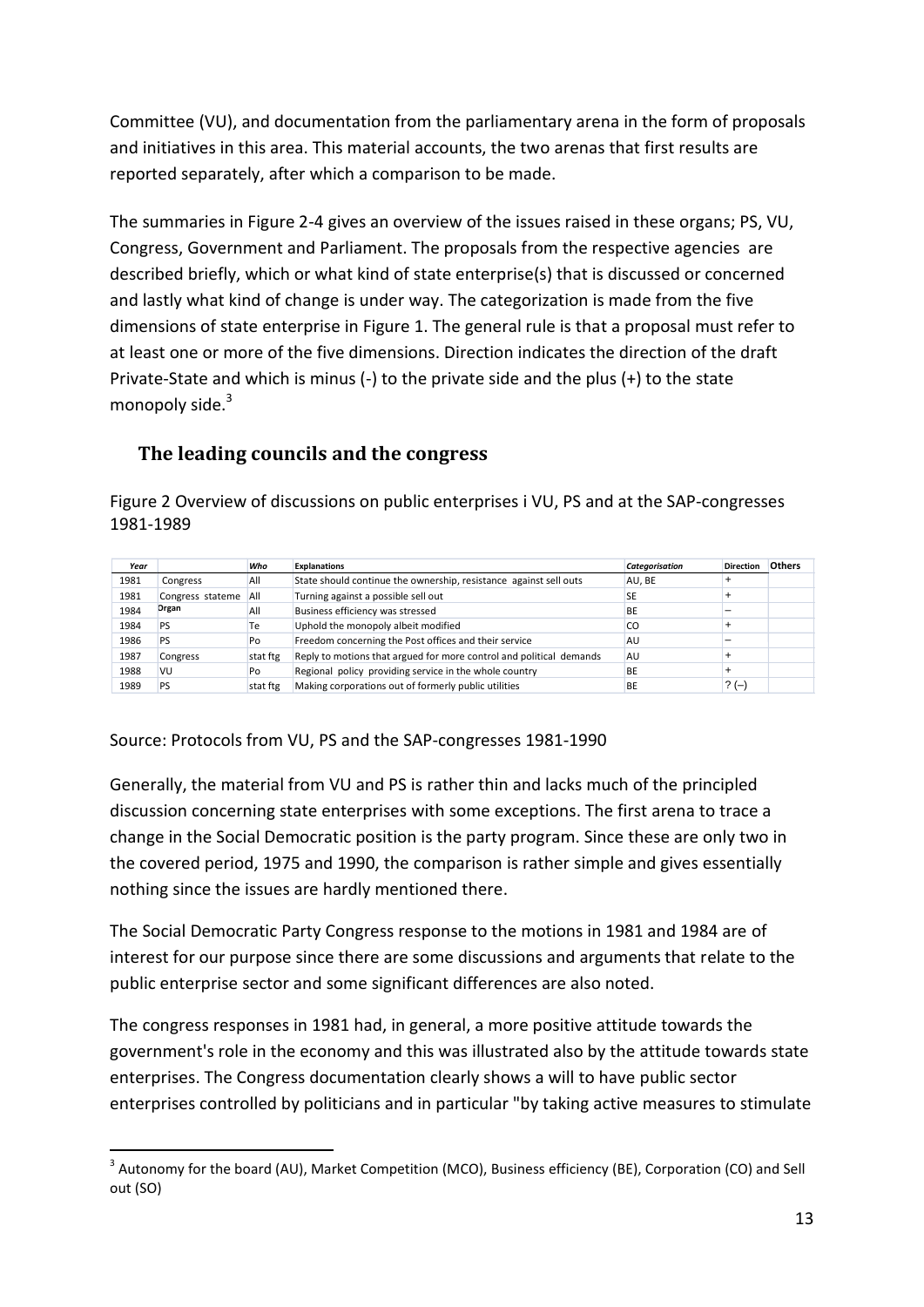production and employment ... over public utilities and the authorities' own businesses." (SAP 1981:132) It is clear that the current crisis with massive cutbacks in industrial capacity was about to be combated with a more active Industrial policy. The government role was perceived in a positive light and with "active measures" (that sentence is recurrent) the state enterprise sector could and should be governed by politicians to enhance more societal goals.

The congress in 1984 had a new tone in talking about these issues. "By owning their own enterprises, the state has the opportunity to carry out certain desirable structural changes. Furthermore, the state can through its own enterprises make industrial investments politically desirable ..." (SAP 1984:52) That sentence resembles very much to the former Congress and also apparent here. On the other hand, the Congress also emphasized that state enterprises should be under the requirements of corporate financial profitability and efficiency. "Corporate development must now be based on economically sound judgments." (SAP 1984:52) This was a language and formulations that was non-existent 1981. The PS in the Social Democratic party fought against a couple of motions that urged other more socialpolitical considerations to play a larger role. The PS also claimed that the state enterprises should be no "experimental places for the economic democracy". This is also evident in formulations concerning the issue of governance of the state enterprises that were more business oriented and called for the need of competence (financial is my interpretation) inside the boards of the state enterprise sector.

Concerning the state enterprises organizational form and ownership, there is also a significant difference in the attitudes and motivations of party congresses changed between 1981 and 1990. For example, the congress of 1981 argued strongly against the sell-offs: "However, we turn decidedly against such proposals which would result in the deliberately weakening of the state enterprises, such as by clearance sales of the most profitable and growing parts of the state enterprise group" (SAP 1981:132) The Congress was more pragmatic in its stand in 1990. Sell offs was no actual goal for the party but rather a mean that might be appropriate considering other circumstances.

The congresses in 1987 and 1990 also had to deal with Congress delegates who wanted a more activist role for government ownership. An example of argumentation from a typical critical delegate was the local Social Democratic Club in Karlstad which argued specifically for "more regional, environmental and pricing policy considerations in the Swedish Postal Office, the Televerket and the Railway Board." The response from the PS was interesting in that sense that it did not defend the old established line with societal goal primarily for infrastructure state enterprises such as The Post Office Agency, The Swedish Telecommunication Agency and The Swedish State Railways. But neither did it claim to have changed positions in that question. It was rather the new technology and methods of organizing the business that had led to this new situation with more competitive markets. That meant in essence that the business oriented goals had to prevail. And PS referred to the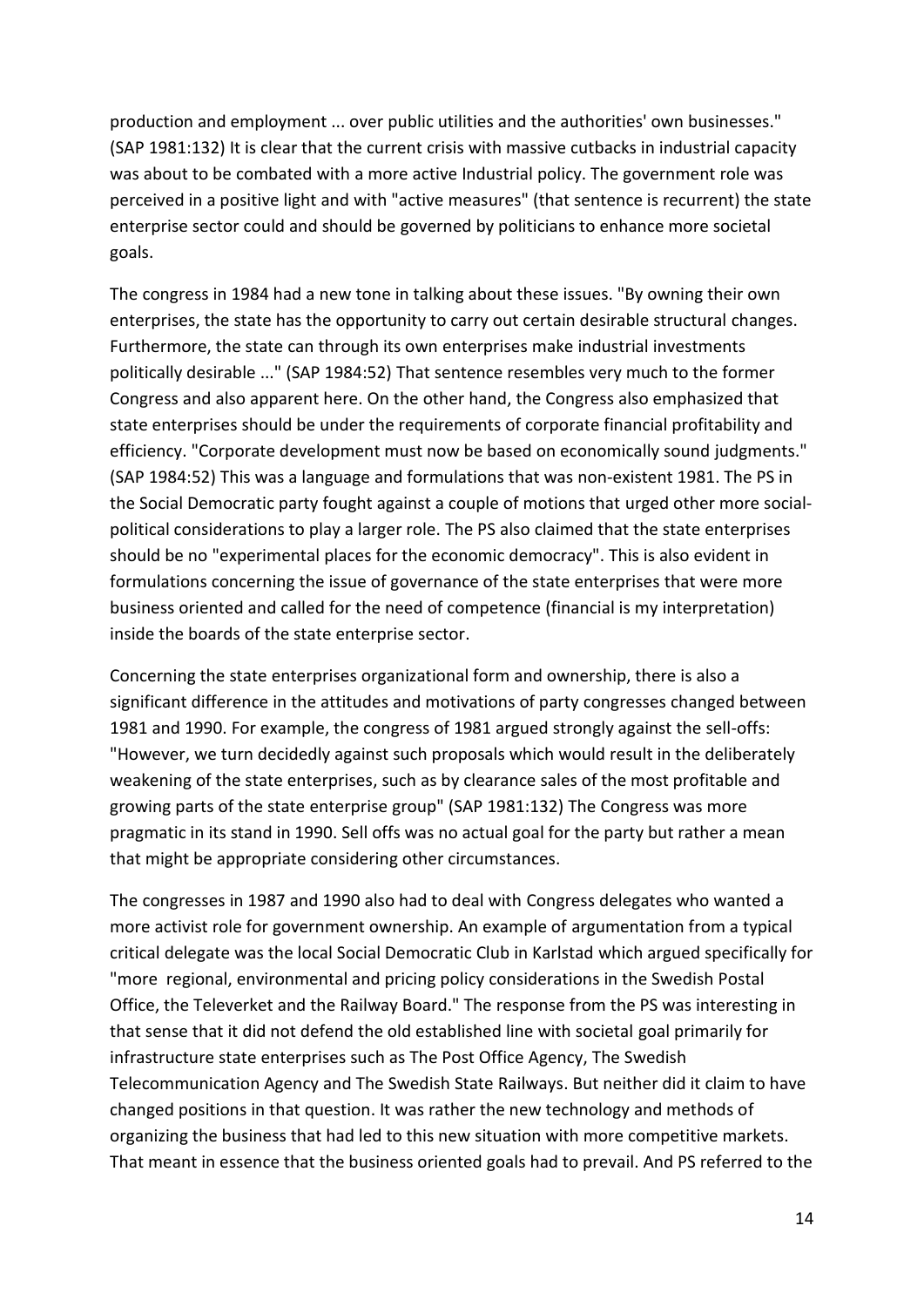official commissions and knowledge to defend its position in this particular case. (SAP 1990:79-80)

Other answers from PS to motions in 1990, see motion nr 810 for example, stress this point of state enterprises that act in a competitive environment, not ruled by directives from politicians but autonomous and independent with the clear aim to have business efficiency as the overarching goal. What is not mentioned is that the transformation that had taken place at least to a considerable extent had been dependent on the market orientation performed by a Social Democratic Government.

If we look at the dimension party elite versus party activists, there is evidence of a more state friendly stance in these issues by the party activists. Societal goals are more often lifted in their motions and considering the public enterprise sector closest to the members, ie the infrastructure companies in the railway, post and telecommunication areas, the resistance towards sell out or change of enterprise form to the more market oriented conporation is frequent.

## <span id="page-14-0"></span>**Government and Parliament**

| Figure 3. Summary of proposals to changes in the public business sector 1982/83-91/92 <sup>4</sup> |  |  |  |  |  |  |  |
|----------------------------------------------------------------------------------------------------|--|--|--|--|--|--|--|
|----------------------------------------------------------------------------------------------------|--|--|--|--|--|--|--|

| Year | Proposition               |            | Who Explanation                                  | Categorization | <b>Direction</b> |
|------|---------------------------|------------|--------------------------------------------------|----------------|------------------|
| 1983 | Tillägsprop               | Te         | Telefinans, larger scope for financing           | AU             |                  |
| 1983 | Budgetprop                | <b>SJ</b>  | Financial reconstruction                         | ΒE             |                  |
| 1983 | Budgetprop                | Po         | New ways of organizing the Postal Office         | <b>BE</b>      |                  |
| 1983 | Tilläggsprop Budget       | Тe         | New ways of financing the business               | AU             |                  |
| 1984 | Budgetprop                | <b>SJ</b>  | New ways of investing and financing              | AU             |                  |
| 1984 | Budgetprop                | Po         | Other ways to run the enterprise politically     | AU             |                  |
| 1985 | Budgetprop                | Po         | New ways of financing the business               | AU/BE          |                  |
| 1985 | Budgetprop                | <b>Te</b>  | Abolished monopoly on certain areas              | <b>MCO</b>     |                  |
| 1985 | Verksledningskommitte all |            | Public utilities run more independatly           | AU             |                  |
| 1985 | Prop                      | <b>SJ</b>  | New ways of finanzing                            | AU             |                  |
| 1986 | Budgetprop                | Тe         | Teli Bolagsform                                  | ΒE             |                  |
| 1987 | Budgetprop                | Vf         | New freer ways to finance                        | AU             |                  |
| 1987 | Budgetprop                | Si         | New organization with clearer divisions          | <b>BF</b>      |                  |
| 1987 | Verksledningsbeslut       | all        | Governance through results in the business       | AU/BE          |                  |
| 1988 | Proposition               | Vf         | New ways of investing and financing              | AU             |                  |
| 1988 | Budgetprop                | <b>Te</b>  | Opening of monopolies                            | MCO            |                  |
| 1988 | Trafikpol prop            | <b>SJ</b>  | Organizational restructuring more business focus | AU/BE/MCO/CO   |                  |
| 1989 | Budgetproposition         | Po         | Larger autonomy in financing                     | AU             |                  |
| 1989 | Budgetproposition         | <b>SJ</b>  | New financial instruments to run the business    | ΒE             |                  |
| 1989 | Budgetproposition         | Vf         | New organization forms                           | AU             |                  |
| 1990 | Prop om näringspol        | <b>FFV</b> | Proposal of enterprise form                      | <b>BE</b>      |                  |
| 1990 | Prop om Riksgälden        | all        | New ways of financing the business               | AU             |                  |
| 1991 | Budgetproposition         | SJ         | New ways of financing the business               | AU             |                  |
| 1991 | Tilväxtprop               | Тe         | More business like dividend requirements         | BE. CO         |                  |
| 1991 | Tillväxtprop              | Po         | Larger autonomy in pricing                       | AU, BE         |                  |
| 1991 | Tillväxtprop              | Vf         | Proposal of enterprise form Vf                   | BE             |                  |
| 1991 | Tillväxtprop              | Do         | Proposal of enterprise form Do                   | <b>BF</b>      |                  |

*Source: Propositions to Parliament 1982/83-1991/92 partly from Berg (1999).*

**<sup>.</sup>**  $<sup>4</sup>$  The sample is limited to the Government propositions on state enterprises/ public utilities: Domänverket</sup> (Do), Förenade Fabriksverken (FFV), Sjöfartsverket (Sj), Luftfartsverket (Lu), Postverket (Po), Statens Järnvägar

<sup>(</sup>SJ), Vattenfallsverket (Vf) och Televerket (Te) and these state enterprises: SSAB, ASSI, Procordia, Celcius.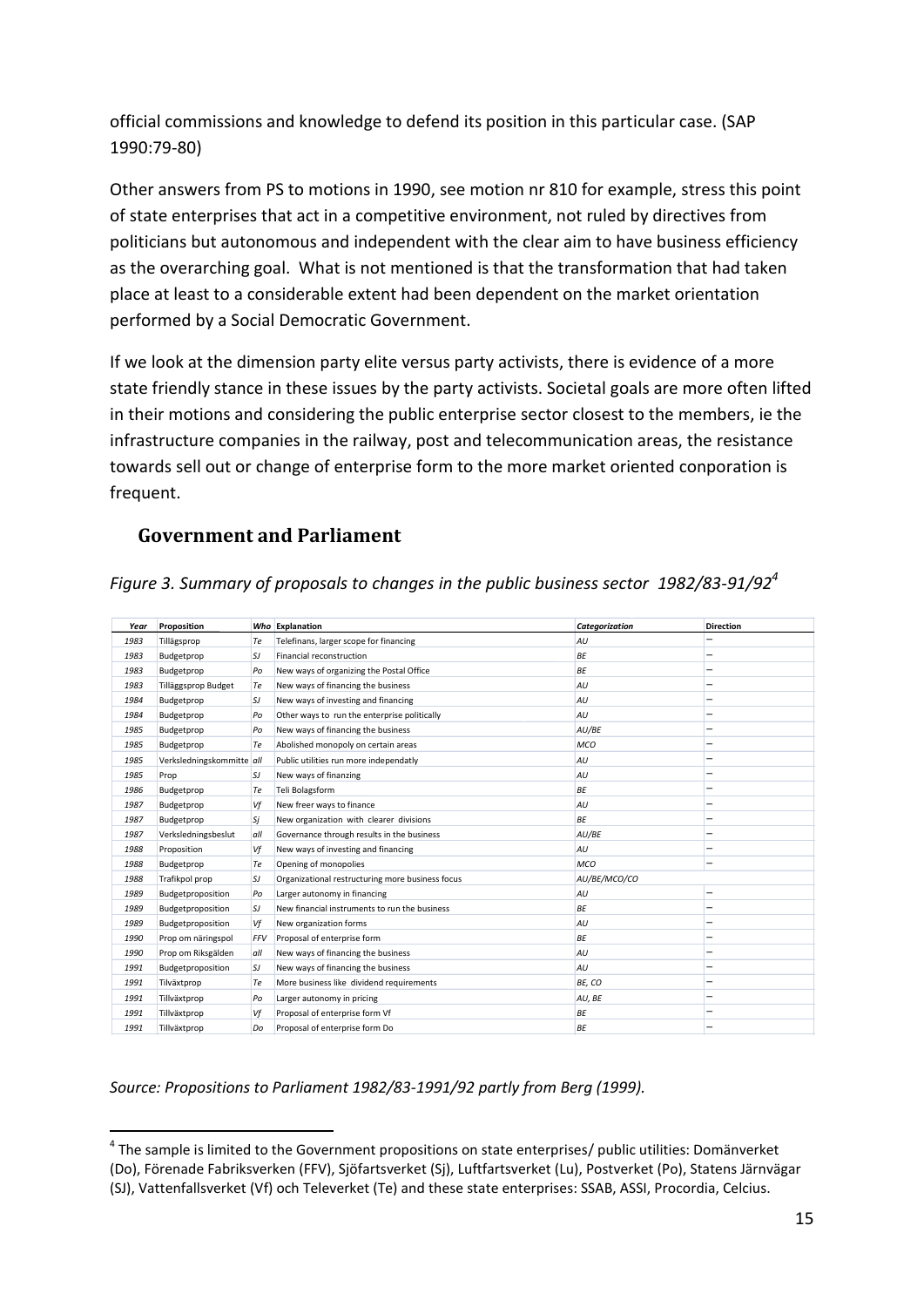The overall picture that is illustrated in Figure 3 during the Social Democratic mandatory periods 1982-1991 is that the public enterprises has been transformed fundamentally. The Government proposals has pretty much gone in the same direction towards a market orientation of these enterprises. The second striking aspect is that this movement has been gradual and incremental than sudden and swift. There were mainly small steps in this process but these steps transformed the enterprises during those nine years.

A more detailed view on this process discovers that the very first things that was proposed was a widening of the autonomy for the enterprises. In particular the possibility to independently finance their investments. Secondly one can trace that the goals for these companies gradually shifted from more societal such as regional policies, employment and nationwide services to more and more business efficiency. Later on during this period the monopolies on different kind of goods and services also started to be questioned. Monopolies that were abolished were replaced with more competition at the market in question, often after that the state enterprises had gotten a larger autonomy to hand its business. One of the latter things that occurred later on during this period 1982-1991 was the proposals to change enterprise form towards corporations.

One thing that did not occur during this period was actual proposals to sell out the state enterprises to a larger scale. This process of market orientation through more autonomy, more focus on business efficiency, an opening of markets to competition and furthermore a change in enterprise form towards corporations had a limit when it came to privatize or selling out larger shares of the state owned business sector. Or did it? As we shall see in the following sections there were possible steps in this direction and the arguments reflect a new way of thinking in those issues as well.

*Figure 4. Motions in Parliament concerning public enterprises by Social Democratic MPs 1982/83-1991/92*

| Year | Who                       | What | <b>Explanation</b>                                                                     | Categorization | <b>Direction</b> |
|------|---------------------------|------|----------------------------------------------------------------------------------------|----------------|------------------|
| 1990 | Lennart Pettersson Po. Te |      | Merger Post Office and Televerket                                                      |                |                  |
| 1990 | Two MP from SAP Po        |      | Concern of regional equality nation wide services how to govern the public enterprises | AU             |                  |
| 1990 | Two MP from SAP Po        |      | Nation wide services                                                                   |                |                  |
| 1991 | Five MP from SAP          | All  | Stress the societal goals less possibilities to make enterprises                       | CO. BE         |                  |

*Source: Propositions to Parliament 1982/83-1991/92.*

At the parliamentary arena the motions from Social Democratic MPs are few in number but interestingly they bear witness of the fact that the party consisted of different fractions and different interest groups with diverging agendas. Here the concerns for regional policies such as the ability to have nationwide services and employment considerations are most apparent.

## **The Social Democratic party and the unions**

<span id="page-15-0"></span>Only parties have opportunities to implement its program in the form of legislation. Nevertheless, there are reasons to identify the union role in this process. Although LO or its affiliates did not in any formal sense have power of public enterprises, the organization has a large indirect influence over the Social Democrats. The close links politically and financially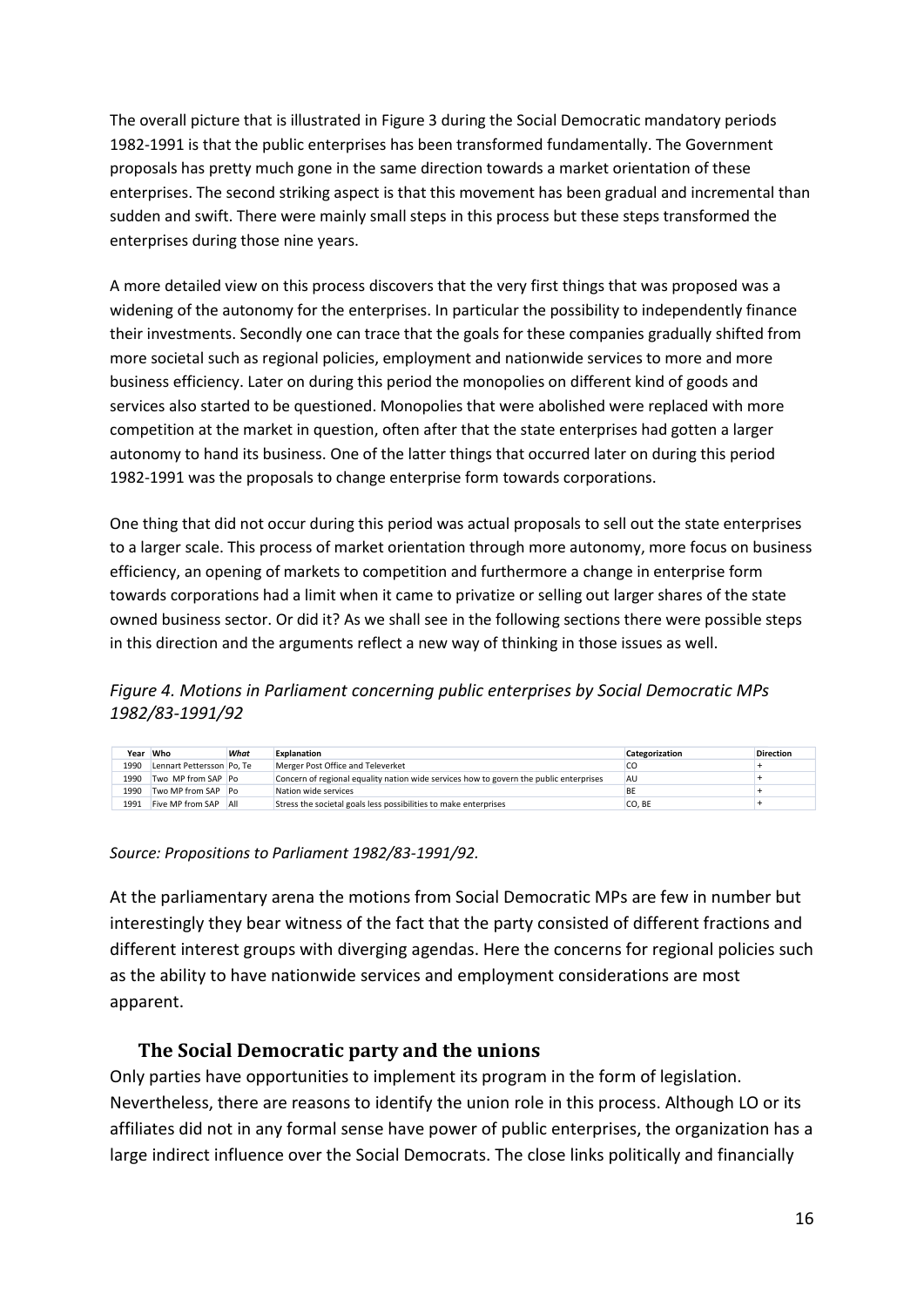has given unions, first and foremost LO with affiliates, a substantial influence in economic policy issues in Parliament. (Bergström 2007)

A major statement from LO concerning state enterprises was made in their congress-report in 1981 "Industrial policy for the 80s". This report was laconic in his writings on the stateowned enterprises. However, it was found that Sweden was one of the countries in Western Europe with a relatively small sector of public enterprises. The state must therefore expand its influence in the expanding sectors, both with their own enterprises and in various forms of cooperation with private enterprises. (LO 1981, p. 40) Elsewhere in the report it was indicated that Government needed to increase its holding in the industry generally, and not just in problem businesses. (LO 1981 p. 36, 281, 297) Partly this could be achieved through acquisition of strategically important enterprises and by starting up firms with "attractive" production.

More principled statements was also lifted at the trade union congress in 1986, and the LO's representation that had many bills on these issues during the 1980s. In 1984, LO stated after a proposal by the Union of State Employees (Statsanställdas förbund) that: "LO should press for cooperation between public utilities when it increases efficiency." LO was on grounds of principle and ideology opposed to a privatization of public utilities. There could, however, in some specific cases be rational to privatize, but it might as well be the opposite ie that some private enterprises should be nationalized. (LO 1984)

The LO-congress in 1986, argued that the state enterprises needed such steering that could provide larger amounts of investment capital. The reason was that in the present situation there might be a risk of having slower growth due to underinvestment. The argument was that private enterprises with financially strong owners had vast resources that the public enterprises lacked and the public companies were badly needed to counterweigh private capitalists. The aim would be to promote more efficient and well-funded enterprises. In their view, it had an intrinsic value that the Government was in possession of and could run businesses that enhanced their competence as investors. Apart from that, there might be good reasons to run public enterprises due to social, ethical, supply, or emergency reasons. (LO 1986)

The LO-congress in 1986, received a motion where the Municipal Employees union (Kommunal) and the Union of State Employees drafted a requirement that the public enterprises should remain in the state enterprises and public works form. "The majority of LO's members work in firms that are conducted in corporate form. It is therefore not reasonable to generally rule against companies that activity. The decisive for the choice of activity ... must be the need for social control." The National Secretariat of LO noted that the business form constituted the organizational basis for community action in a series of massive infrastructure areas. The National Secretariat of LO was also firmly opposed to the privatization of the plant production or corporatization that seriously would reduce the citizens' and workers' influence.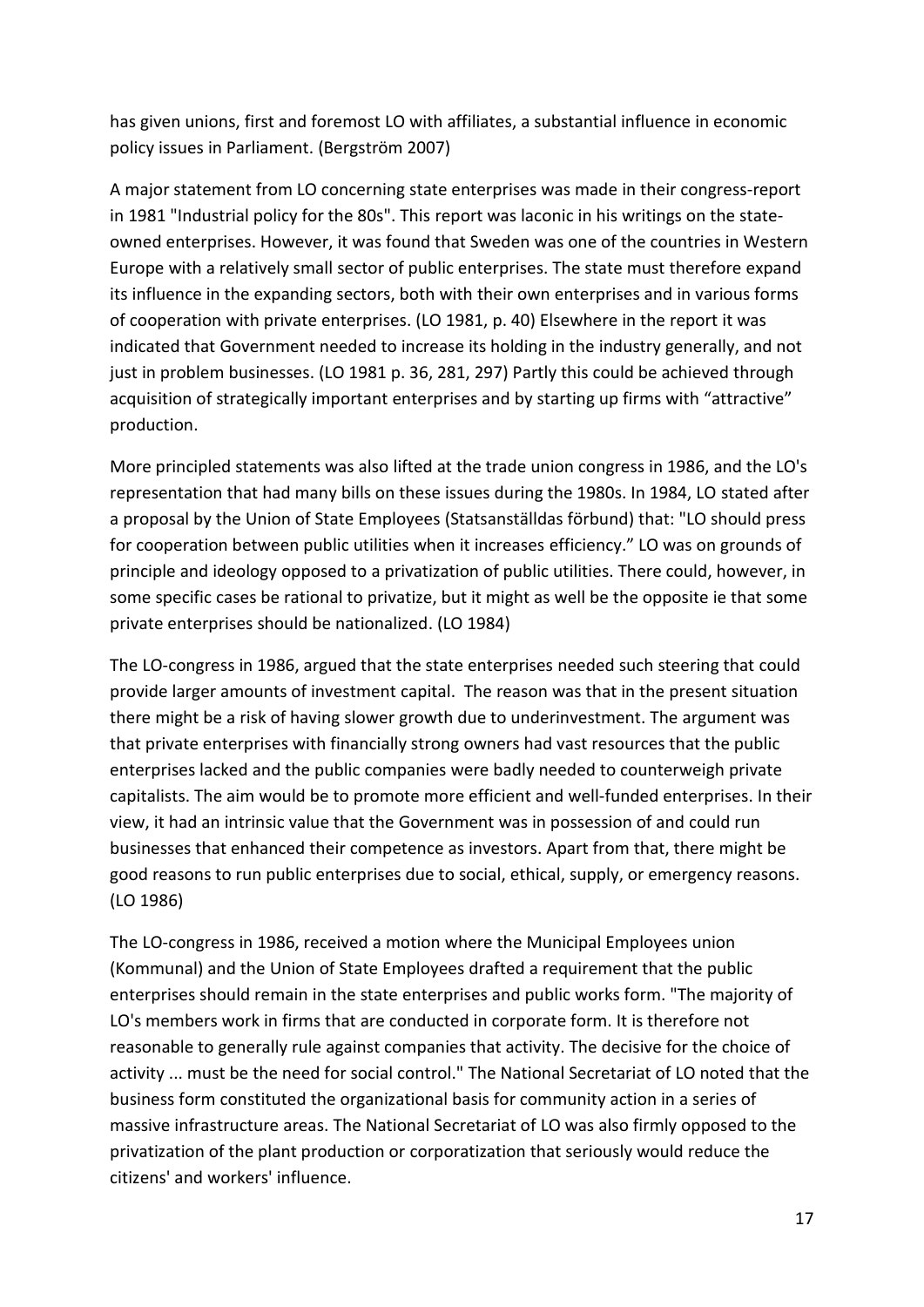The union that had a certain influence over the state enterprises was the Union of State Employees, an affiliate to LO, and also the natural home for workers in the state sector as such. While it had been in opposition concerning other issues on the market orientation, when the actual propositions were at hand between 1982 and 1991, there was a mixed resistance from their part.

An earlier period had seen a more stubborn argumentation in favour of state enterprises that performed a public utility. Not only in order to keep the beneficial ownership in public control but also to promote the societal goals of different kinds. The more pragmatic stance from the late 1980s led to an acceptance, if not whole-heartedly, of many of the market oriented measures that were taken. However the resistance towards a sell out of state enterprises were still present. Sund (2002) explains this stance not only to an ideological viewpoint but also to a more practical stance. The state enterprises had to a large extent good working conditions and benefits as well as employment security that private businesses could not match.

# <span id="page-17-0"></span>**4. The results and the learning process**

## <span id="page-17-1"></span>**The driving force behind the learning**

The fundamental driving force that often initiate policy learning is often claimed to be an economic shock or turmoil that strikes the economy and gives both incentives and possibilities to learn anew. The macroeconomic disturbances in Sweden during the 1970s and early 1980s were in form of changing relative prices of energy but also enhanced by policy mistakes made by several governments. (Jonung 1999)

This is therefore "a main suspect" also in this case and there are also some substantial evidence in that direction. The state enterprises were of course not solely responsible for the economic turmoil in Sweden in the 1970s, but heavily subsidized they at least contributed to the budget deficits during that period and were therefore of concern for politicians. (Carlsson 1983) Therefore, getting rid of the subsidies and in that way handling this sector on a market basis was a major concern for the newly elected Social Democratic Government in the 1980s. Former under Secretary Nore Sundberg as well as planning manager Jan Carling stressed the point that the Social Democratic Party started to change their stance concerning the state enterprises because of the perceived failure of the former conservative government with Nils G Åsling (c) at the Ministry of Industry in charge. The reorganization of the structure of the public enterprises to avoid overload, as well as the clear intention to work according to profitability goals was thus caused by earlier experiences such as a crisis.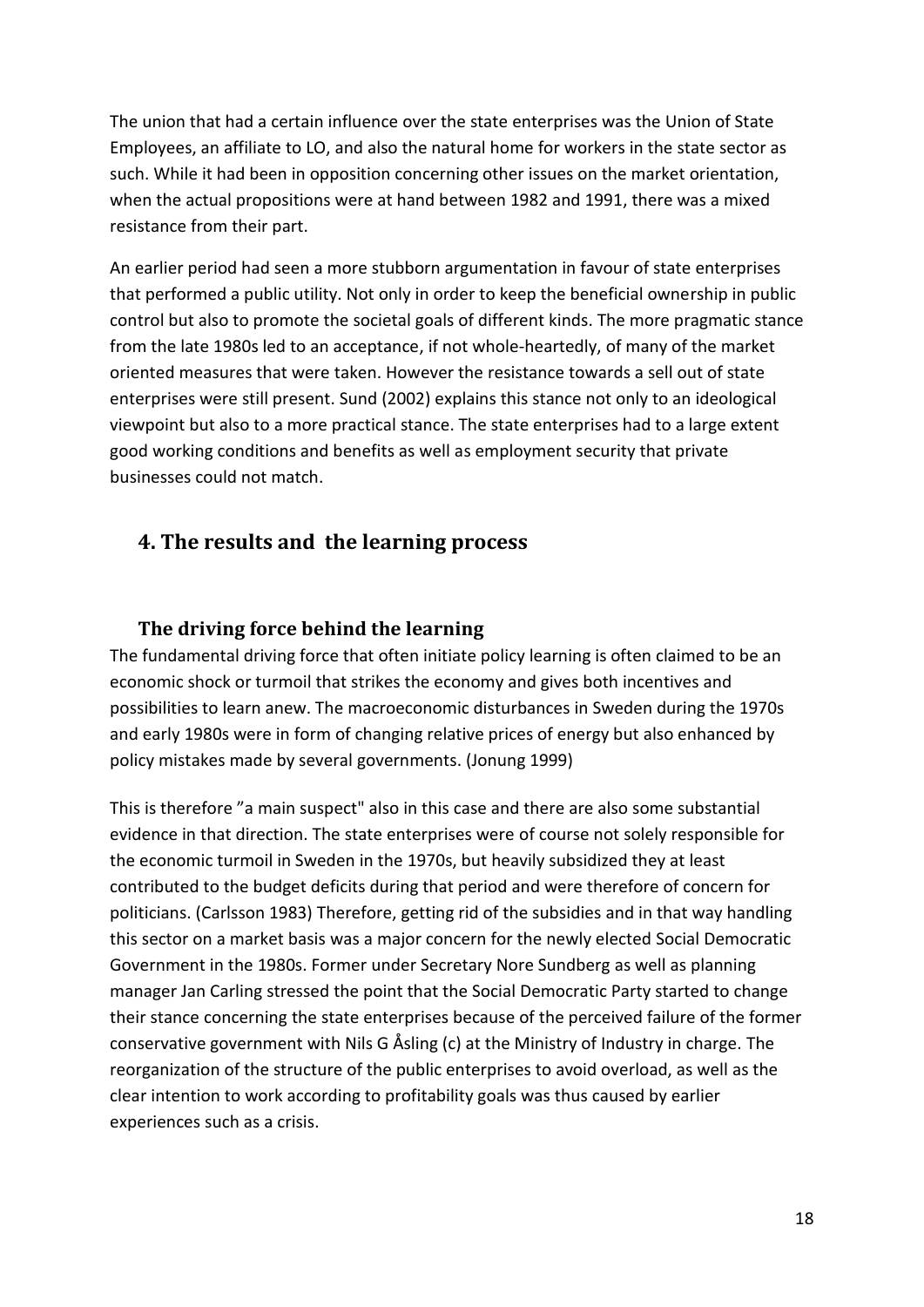On the other hand, the crisis of the 1970s and early 1980s may also have been a trigger for the Social Democratic Party to act strategically in this issue at another arena, namely to obtain more electoral support. We know that the actual policy of the Social Democrats in opposition during the years 1976-82 had been, if anything more inclined to state subsidies and political intervention in favour of these companies. Peterson (1999) and Feldt (1991) mentions that the Social Democrats did opt for a policy shift in this area and thereby start to phase out state subsidies to the state enterprise sector. In itself a necessary condition to run these companies in a more businesslike way.

#### **The character and timing of the policy learning**

<span id="page-18-0"></span>It is interesting to note that one of the most robust results from the theories concerning learning is linked to the analogies from the past. (Jonung 1999) Politicians often seem to look for the answer to the questions they face by comparing the events of today with the events that occurred yesterday and then making generalizations from that. Jarvis (1976:218) has described the process with these words: "Learning from history is revealed dramatically when decision-makers use a past event as an analogy for a contemporary one". This type of learning, to take a stand in light of a relevant historical process can however be either positive or negative. From policy successes you learn what to do and from policy failures you learn what not to do. And moreover, policy failures often gives stronger incentives to policy learning than successes.

Considering the timing of the policy learning the research also gives some clues of where to look for such instances. Even if learning is a continuing process, the break-throughs seems to be concentrated to those instances when there is a crisis or, to speak with Breslauer (1991:837) "high-magnitude traumas, directly experienced". Also here the focus is on incentives, when politicians and other decision makers have the strongest incentives to leave the old policy or even paradigm and let new information guide them. (Jonung 1999)

In this particular case of public ownership and the Social Democratic Party in Sweden, there seems to be evidence to claim that both character and timing fits in the established theory. What we know from the written sources as well as the interviews the industrial crisis of the 1970ies was a major factor that contributed. Interviews with Nore Sundberg, former secretary of state in the Ministry of Industry supports this claim. The Social Democratic party council protocols also indicates that the losses and financial turmoil that the public business sector was exposed to during the late 1970s and early 1980 was essential in guiding the policy in the 1980s. To not make the same mistakes as the conservative government's 1976- 1982 seems a recurrent theme. (SAP PS 1984) Furthermore, former Minister of Industry Thage G Peterson also mentions this theme in his memoirs. (Petersson 1999)

This went to such extent that former Minister of Finance Kjell-Olof Feldt already in 1985 questioned the importance of retaining the public enterprises. (Feldt 1985) His arguments, that these companies had been under control by the state by coincidences and that it was no point in keeping most of them, was a bit early. But later on senior officials at the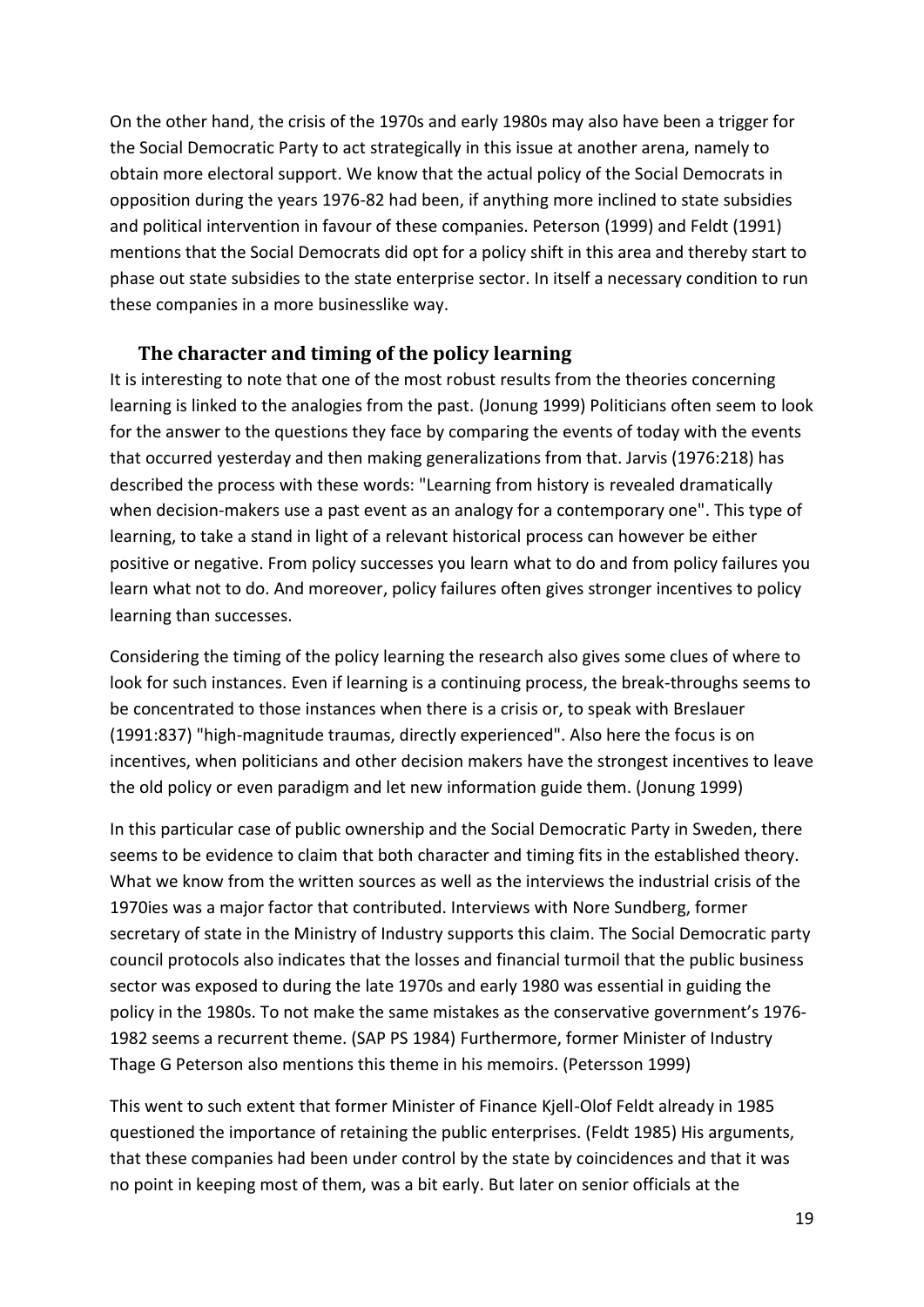Department of Finance, Gunnar Wetterberg, as well as investigators such as Jan Olsson argued in the same way as Feldt, and at that time the public agencies had been transformed in a way that a formal privatization was easy to implement.

## **Sources of learning and information**

<span id="page-19-0"></span>Learning processes are based on the processing of new information and new sources of information. These new sources of information could be of different kind. It seems that the latest crisis is of major importance to obtain new information from. The economic profession is another source of information that may be of great importance, although their recommendations are seldom followed blindly. International organizations that makes analyses and gives advice, such as IMF, OECD, and the World Bank, and moreover examples from other countries may also play a role for policy shifts driven by learning. (Jonung 1999)

It is evident that a couple of noticeable features in Sweden are at hand. Firstly one often mentions the Swedish official commissions and investigations that are absolutely vital in order to understand Swedish policy making. The long lasting social science influence and the role of public investigations, has contributed to an approach of policy-making as rationalistic, technocratic and pragmatic. Politicians have therefore been ready to rely on academic professionals before reaching political decisions. (Bergh – Erlingsson 2006)

From the study of the Social Democratic party and public ownership it is very easy to draw the conclusion that the gradual shift in policy during the 1980s went hand in hand with the Official commissions and investigators that often proposed just that kind of market oriented measures that later on took place. So politicians in the Social Democratic Party and government should therefore have obtained advice and information from these analyses. It is however striking that the investigators and actual authors for the official Commissions and reports (SOU, Ds) did not find their work that influential. (Jan Olsson, Per-Ove Hesselborn and Lars Hellsvik) Their more or less common opinion was that the important decision makers had by then already made up their on these issues and needed something of a confirmation.

But as we saw earlier, there was also an important work going on before the actual takeover in 1982. The Social democratic government came armed to government 1982 with new ideas from other sources such as the Social Democratic Economist group. Their seminars and practical work – and the prominent contributors – preceded the shift in other policy areas and may also have contributed in this case. (SAP 1980-84) Bergström (1987) mentions this semi-independent think-tank or grouping inside the Social Democratic Party as essential in liberating the party from a more traditionalist thinking and modernizing its economic ideas.

A similar, but smaller and more concentrated, group acted in questions regarding industrial policy and state enterprises from 1979 and onwards managed by the later Minster of Industry Thage G Peterson. In opposition they were responsible for writing motions and in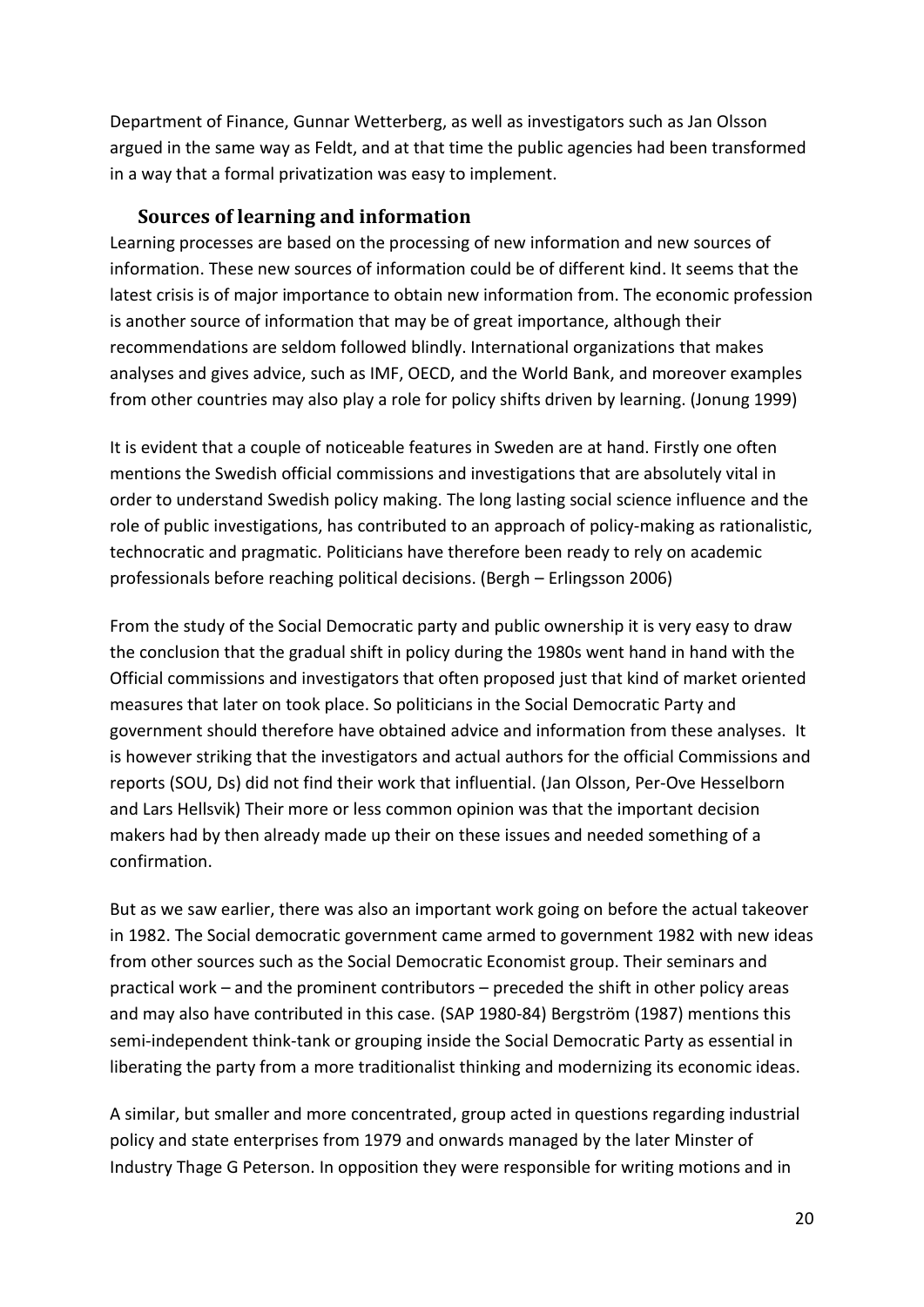power responsible for formulating policies. This group consisted of many of those that from 1982 and onwards would be staffed at the Department of Industry. From my interview with Jan Carling and the interview with Thage G Peterson, in Bergström (1987), it is clear that this group indeed had influence.

# <span id="page-20-0"></span>**5. Conclusion and summary**

The basic question that was asked in this paper was how to interpret the changing form and shape of the state enterprises during the Social Democrat reign between 1982 and 1991. The aim was to find out how and why the management of state enterprises transformed and more fundamental – the issue of state contra private ownership. In this paper this process has been investigated in order to trace possible policy learning from the actors involved. If this shift could be described in terms of learning: When, how and why did the elite among the bureaucrats and politicians learn?

To start with, the first qualification of the three criteria to identify a possible learning process was the change in positions in the current issue at hand. In one way, this is very easy to detect. Just look at the actual decisions that were made and trace the difference between 1982 and 1991. And to a certain extent the earlier research in this field, see Berg 1999 or Svensson 2001 for example, also support this claim.

The actual transformation in the management and control of public enterprises went from a more *socio-political* approach to a more *business* approach during the period 1982-1991. In my schedule *Dimensions of public ownership* (Figure 1) and the summary of proposals (Figure 2-4) concerning the public business sector shows that there was a gradual advance. It basically went from proposing measures that made the public enterprise sector more autonomous and changing the goal for the business from societal to business efficiency, to actual attempts to change the enterprise form. The last step on the road to a sell out was however not taken. It is however interesting to see that the actual sellout that was performed by the next Government the Conservatives between 1991 and 1994, was to a large extent prepared by the market orientation of the public enterprise sector.

These changes took place while in Government whereas the response from Social Democratic MPs were more hesitant. A few motions to the party Congress and motions from MPs went in the opposite direction which leaves a thought that there was a sort of cleavage inside the party on those issues. The party elite and the party activists may not have agreed on every step on the road. The possible obstacle that might come from the LO and affiliates was not as severe as one might have expected, even if the resistance and counterarguments may have contributed to a slower and more hesitant process than what actually occurred.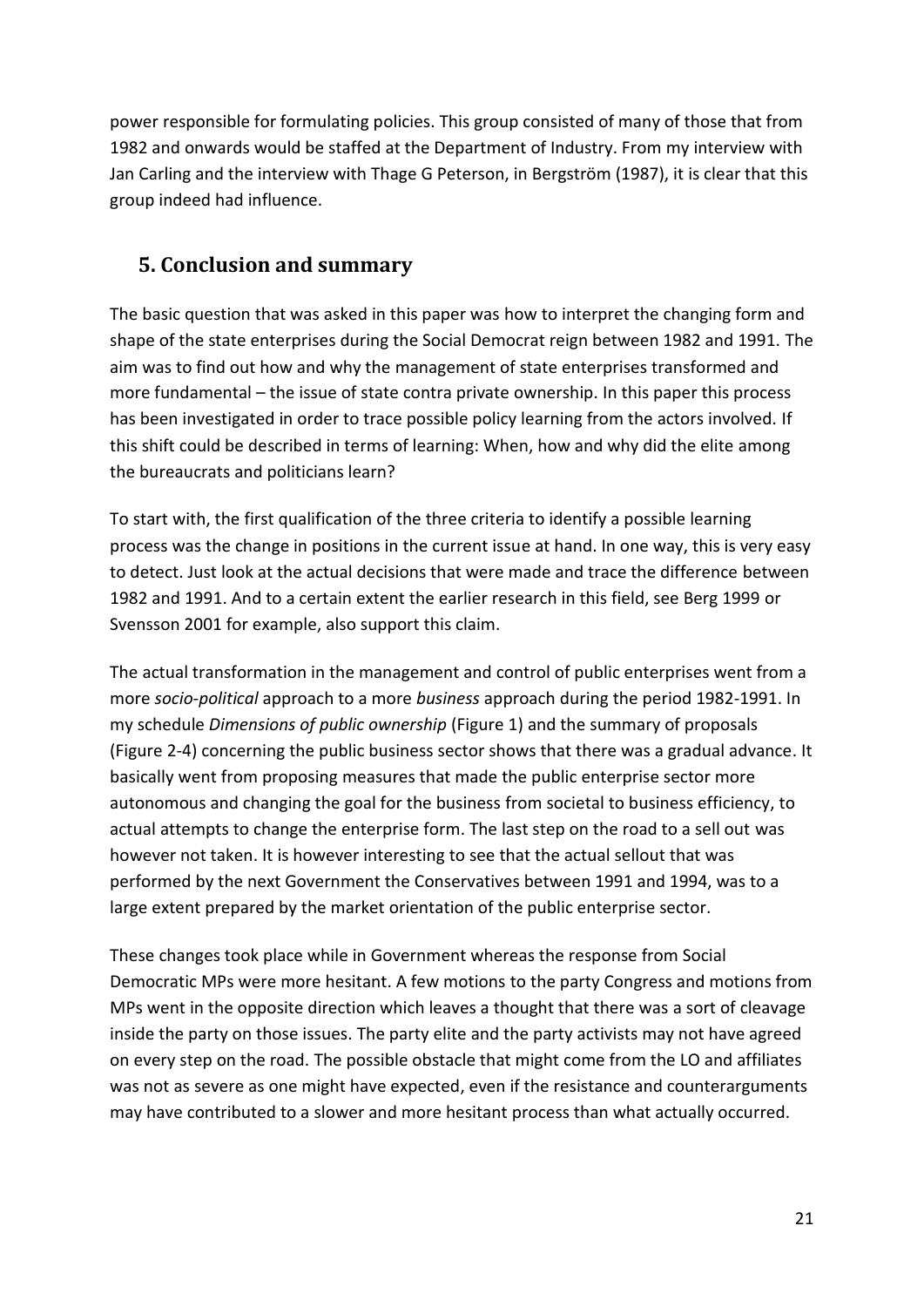In terms of policy learning it is not visible that there was any striking event or paradigmatic shift that happened during the actual mandatory period 1982-1991. It was rather more of a gradual adaptation from earlier experiences as well as the last major economic crisis in the 1970s and early 1980s that triggered these events. Learning occurred gradually or incrementally rather than sudden and swift. In interviews many of those involved stresses the pragmatism used by the Social Democrats on the issues of public ownership in this period. The gradual shift in approach seems to have started already before the takeover in 1982. Different semi-independent and informal groups had started the process of reformulating the traditional message in economic issues, not independent from the leading councils in the SAP but still with room to rethink policies.

Interesting to note is also what not seems to have contributed. The liberalization process and privatization outside of Sweden, the policy diffusion, is something that is seldom mentioned in the interviews or the Official commissions. It is not mentioned in the Social Democratic Party councils either and seems to have played a smaller role then the established theory claims. The context around the Swedish market orientation seems to have been more nationally rooted and firmly based on Swedish experiences and Swedish lessons.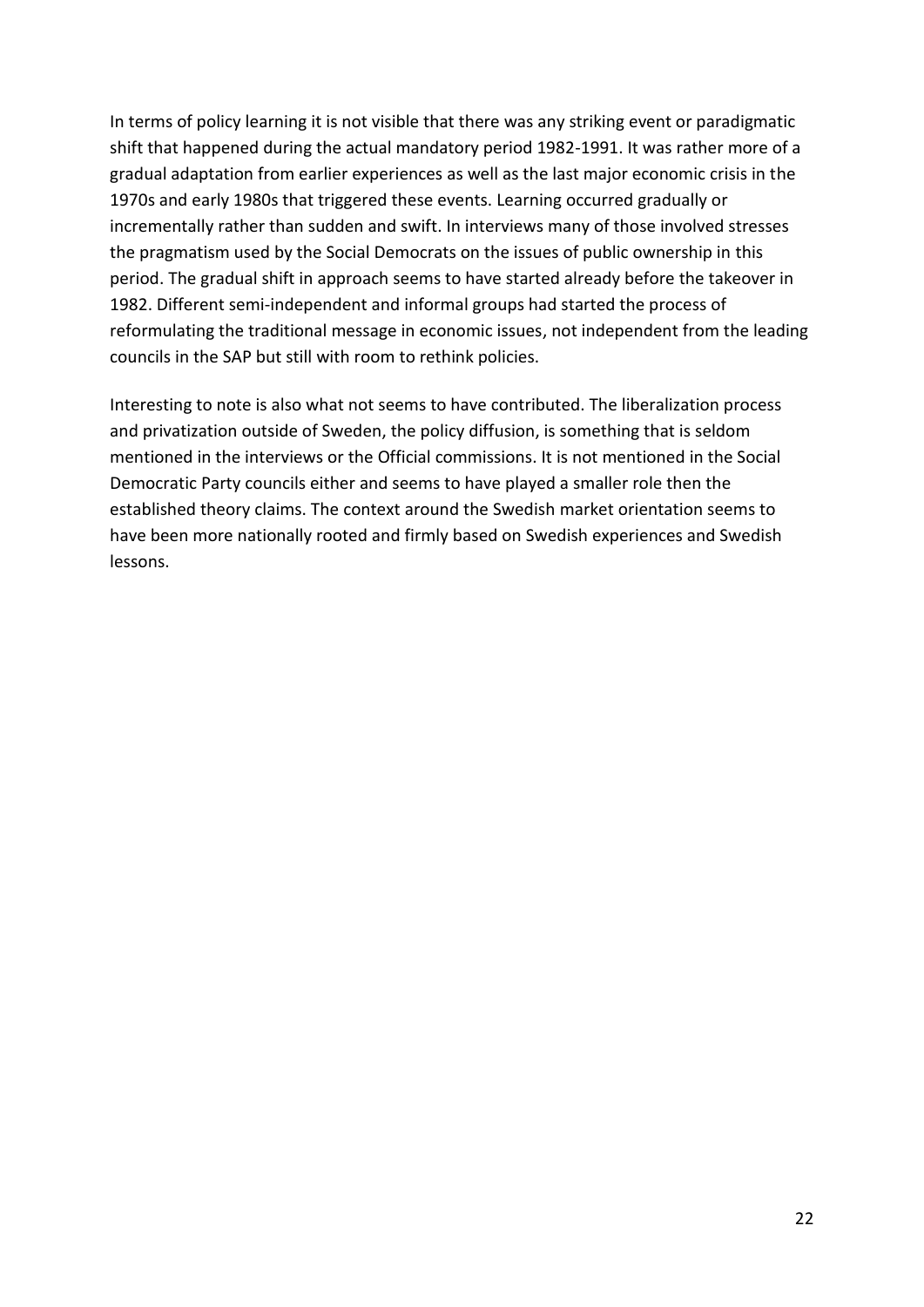#### **LITERATURE AND SOURCES**

Anell, Barbro et al. (1992) *Staten som ägare. Erfarenheter från ASSI, Celcius, Nordbanken, Procordia och SSAB*. SNS Förlag Stockholm.

Benner, Mats (1997) *The Politics of Growth: Economic Regulation in Sweden 1930-1994*. Arkiv förlag.

Bennett, Colin – Howlett, Michael (1992) "The lessons of learning: Reconciling theories of policy learning and policy change", *Policy Sciences*, Vol. 25, pp. 275-94.

Berg, Anders (1999) *Staten som kapitalist. Marknadsanpassningen av de affärsdrivande verken 1976-1994.* Statsvetenskapliga institutionen Uppsala universitet.

Berggren, Niclas – Karlson, Nils (2005) *Äganderättens grunder och konsekvenser*, Ratio, Stockholm.

Bergh, Andreas (2007) *Den kapitalistiska välfärdsstaten: den svenska modellens historia och framtid.* Ratio.

Bergh, Andreas – Erlingsson, Gissur Ó (2006) "Resilience through Restructuring: Swedish policy-making style and the Consensus on Liberalizations 1980–2000." *Ratio Working papers 110*, The Ratio Institute.

Bergström, Hans (1987) *Rivstart: om övergången från opposition till regering.* Tidens förlag, Stockholm.

Bergström, Willy (2007) *Rättvisa, solidaritet och anpassning. Landsorganisationens ekonomiska politik under fem årtionden*. Atlas, Stockholm.

Bergström, Willy – Misgeld, Klas – Åmark, Klas (1989) *Socialdemokratins samhälle. SAP och Sverige under 100 år*. Tiden, Stockholm.

Boix, Carles (1997) " Privatizing the public business sector in the eighties: economic performance, partisan responses and divided governments" *British Journal of Political Science, Vol. 27, No. 4, Oct., 1997,* pp 473-496.

Bortoletti, Bernardo – Fantini, Marcella – Siniscalco, Domenico (2001) "Privatisation Around the World: New Evidence from Panel Data" *CESifo Working Paper Series 600*, CESifo Group Munich.

Breslauer, GW (1991) "What we have learned about learning?" chapter 21 in GW Breslauer and PE Tetlock *Learning in US and Soviet foreign Policy,* Westview Press, Boulder.

Carlsson, Bo (1983) "Det svenska industristödet i internationell jämförelse" *Ekonomisk Debatt* 1983:7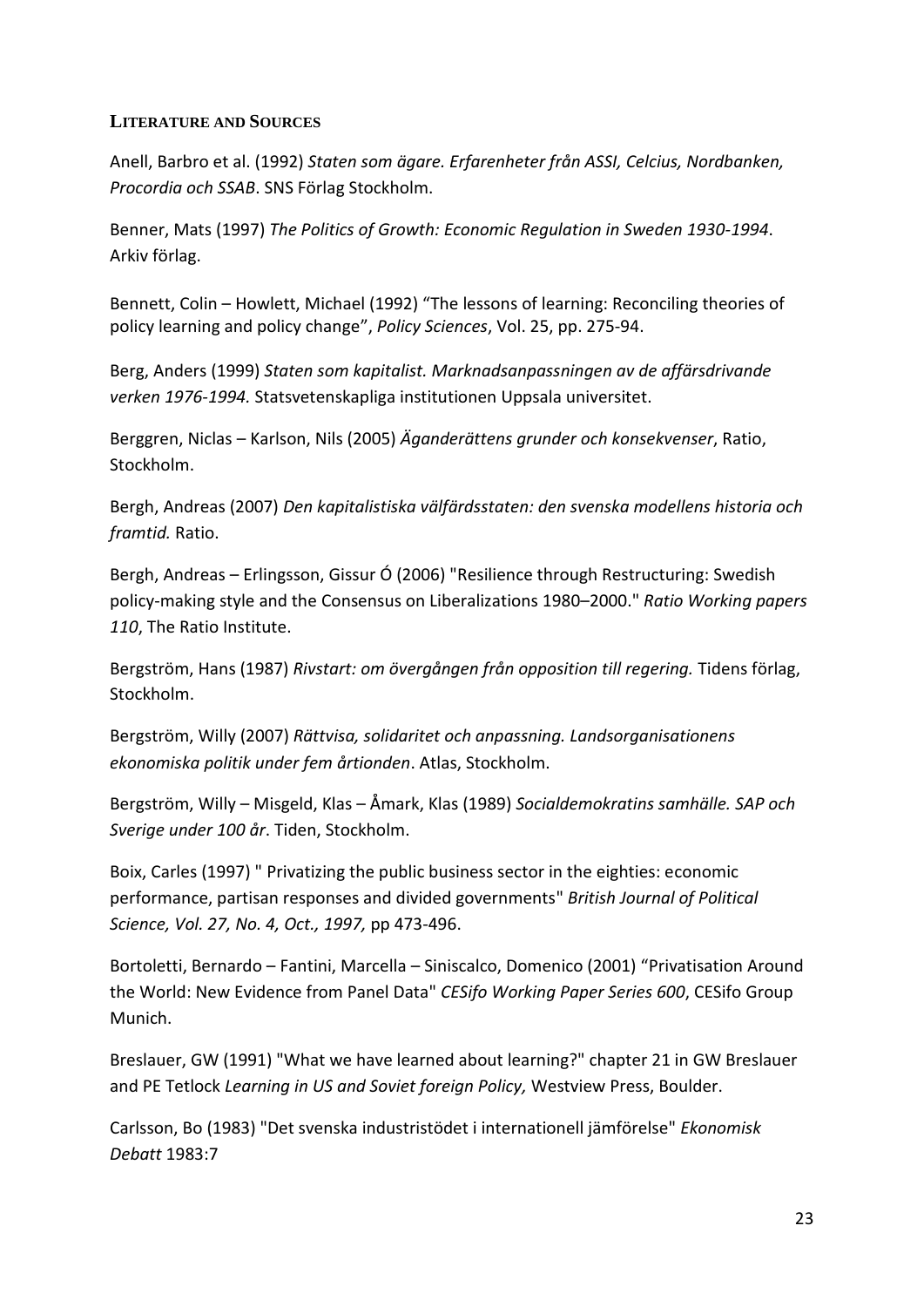Dobbin, Frank – Simmons, Beth – Garrett, Geoffrey (2007) "The Global Diffusion of Public Policies: Social Construction, Coercion, Competition, or Learning?" *Annual Review of Sociology, Vol 33*, pp. 449-472.

Ds (1989:23) *Vad ska staten äga? De statliga företagen inför 90-talet.* ESO-rapport. Finansdepartementet.

Ds (1991:77) *SJ, Televerket och Posten – bättre som bolag?* Rapport till ESO, Finansdepartementet

Feldt, Kjell-Olof (1985) *Samtal med Feldt*, Stockholm, Tiden.

Feldt, Kjell-Olof (1991) *Alla dessa dagar I regeringen 1982–1990*, Stockholm: Norstedts förlag.

Henning, Roger (1974) *Partierna och Stålverk 80. En studie av industripolitiskt beslutsfattande.* Statsvetenskapliga institutionen

Hägg, Ingemund (1993) *Staten som ägare – empiriska studier av ASSI, Celsius, Procordia och SSAB*, SNS Occational Papers Oktober 1993.

Jervis, R. (1976) *Perception and misperception in intenational politics* Princeton University Press.

Jonung, Lars (1999) *Med backspegeln som kompass. Den stabiliseringspolitiska läroprocessen 1970-1995*. ESO-rapport, Finansdepartementet.

Jordahl, Henrik (2008) *Privatisering av statligt ägda företag. En litteraturöversikt med fokus på OECD-länderna*. Regeringskansliet.

Kaijser, Arne (1994) *I fädrens spår… Den svenska infrastrukturens historiska utveckling och framtida utmaningar,* Carlssons, Stockholm.

Lewin, Leif (1967) *Planhushållningsdebatten i Sverige,* Tiden.

Lindberg, Henrik (2002) *Att möta krisen. Politikbyte på lokal nivå under industrikrisen i Söderhamn 1975-1985.* Ekonomisk-historiska institutionen, Upsala universitet.

LO (1982-85) Behandling av motioner. LO:s representantskap 1982-1985.

LO (1986) *LO-kongressens protokoll*

LO (1981) *Näringspolitik inför 80-talet*, Rapport till kongressen, LO.

Lundqvist, Lennart J., (1991) "Privatisering — varför och varför inte?" i: *Politik som organisation* (ed) Bo Rothstein, Stockholm: SNS Förlag.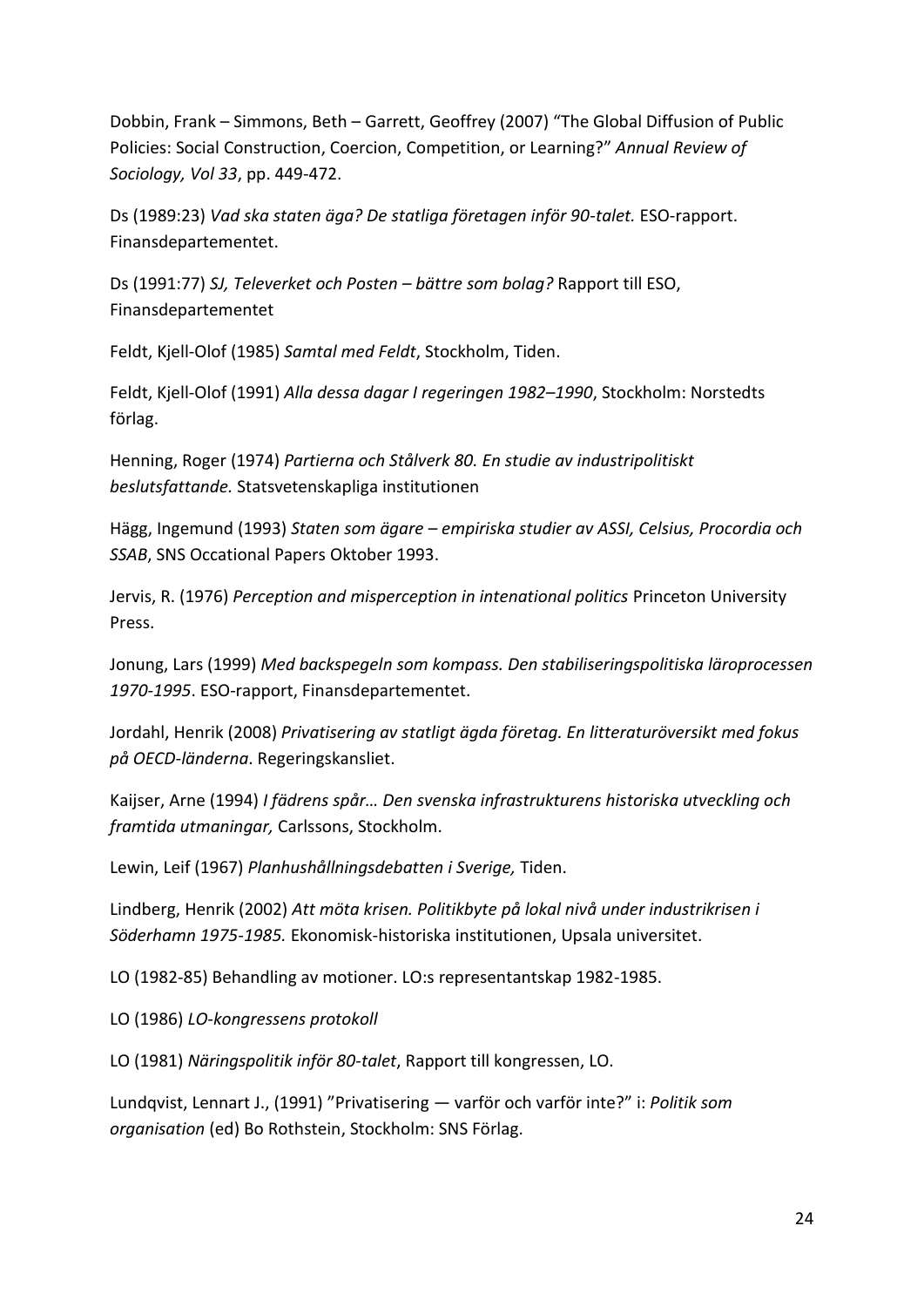Megginson, William L (2005) *The Financial Economics of Privatization*, Oxford, Oxford University Press.

Müller, Wolfgang – Wright, Vincent (1994) "Reshaping the State in Western Europe: The Limits to Retreat" *West European Politics* 17:3, pp 1–11.

Newbery, David (2006) "Privatizing Network Industries", i H-W Sinn och J Whalley (red) *Privatization Experiences in the European Union*, Cambridge MA, MIT Press, pp 3−49.

Pagoulatos, George (2005) "The Politics of Privatization: Redrawing the Public Private Boundary". *West European Politics*, Vol 28, No 2, pp 358–380.

Peterson, Thage G (1999) *Resan mot Mars : anteckningar och minnen* Stockholm, Bonniers.

Pipes, Richard (1999) *Ägande och frihet. Grunderna för demokratin*, Natur och Kultur.

Propositioner och motioner 1982/83-1991/92.

Prop (1982/83:68) *Om rekonstruktion av Statsföretagsgruppen*, Industridepartementet.

SAP (1980-84) Den Socialdemokratiska ekonomgruppen, various documents. ARAB Vol:

SAP PS (1981-92) *PS protokoll* ARAB

SAP PS (1984) *SAP Bilagor till partistyrelsens protokoll*. "Partistyrelsens förslag till riktlinjer för näringspolitiken". ARAB Vol A2A:039.

SAP (1981) Kongressprotokoll. ARAB

SAP (1984) Kongressprotokoll. ARAB

SAP (1987) Kongressprotokoll. ARAB

SAP (1990) Kongressprotokoll. ARAB

Schäfer, Joachim (1984) *Från tillväxt till trygghet. Tio års debatt om strukturpolitikens mål och medel.* Almqvist & Wiksell International, Stockholm.

Socialdemokraterna (2001) *The constitution of the Swedish Social Democratic Party.* www.socialdemokraterna.se/upload/Internationellt/Other%20Languages/SAPconstitution\_eng.pdf

Sund, Bill (2002) *Det långa 70-talet. En omvärldsanalys,* Agora.

Svensson, Torsten (2001) *Marknadsanpassningens politik. Den Svenska modellens förändring 1980-2000*, Statsvetenskapliga föreningen i Uppsala 144, Uppsala.

Tilton, Tim (1990) *The political theory of Swedish Social Democracy. Through the Welfare State to Socialism*. Clarendon press, Oxford.